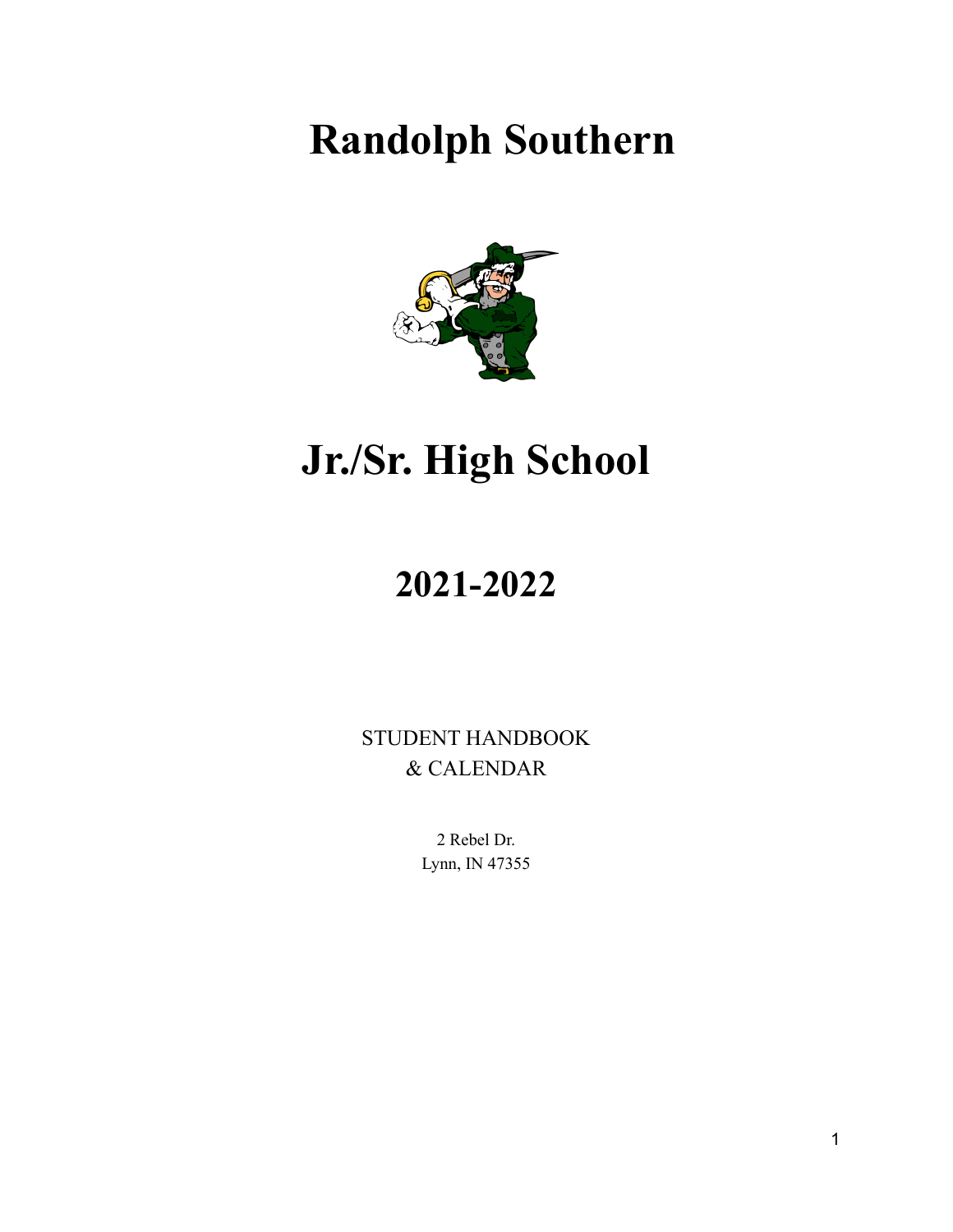| HS Office                                  | 765-874-2541<br>765-874-2660 Fax                            | High School Treasurer | mcreynoldsl $@$ rssc.k12.in.us |
|--------------------------------------------|-------------------------------------------------------------|-----------------------|--------------------------------|
| Principal                                  | mangusr@rssc.k12.in.us<br>Two Rebel Drive<br>Lynn, IN 47355 | Asst. Principal/AD    | robertsj@rssc.k12.in.us        |
| Superintendent<br>Office                   | 765-874-1181<br>One Rebel Drive<br>Lynn, IN $47355$         | Guidance Counselor    | chamberst@rssc.k12.in.us       |
| Food Service<br>Director, Jenna<br>Marquis | 765-874-2541<br>ext. 228.                                   | Secretary email       | beboutk@rssc.k12.in.us         |

## **Contact Information**

## **Mission Statement**

Engage; Inspire; Empower; Every Student Every Day

## **Introduction**

This handbook was prepared so that students and their parents will have an understanding of the rules, regulations and procedures of Randolph Southern Jr./Sr. High School. Remember that these rules and regulations are here as guidelines that maintain the order needed so that education can take place.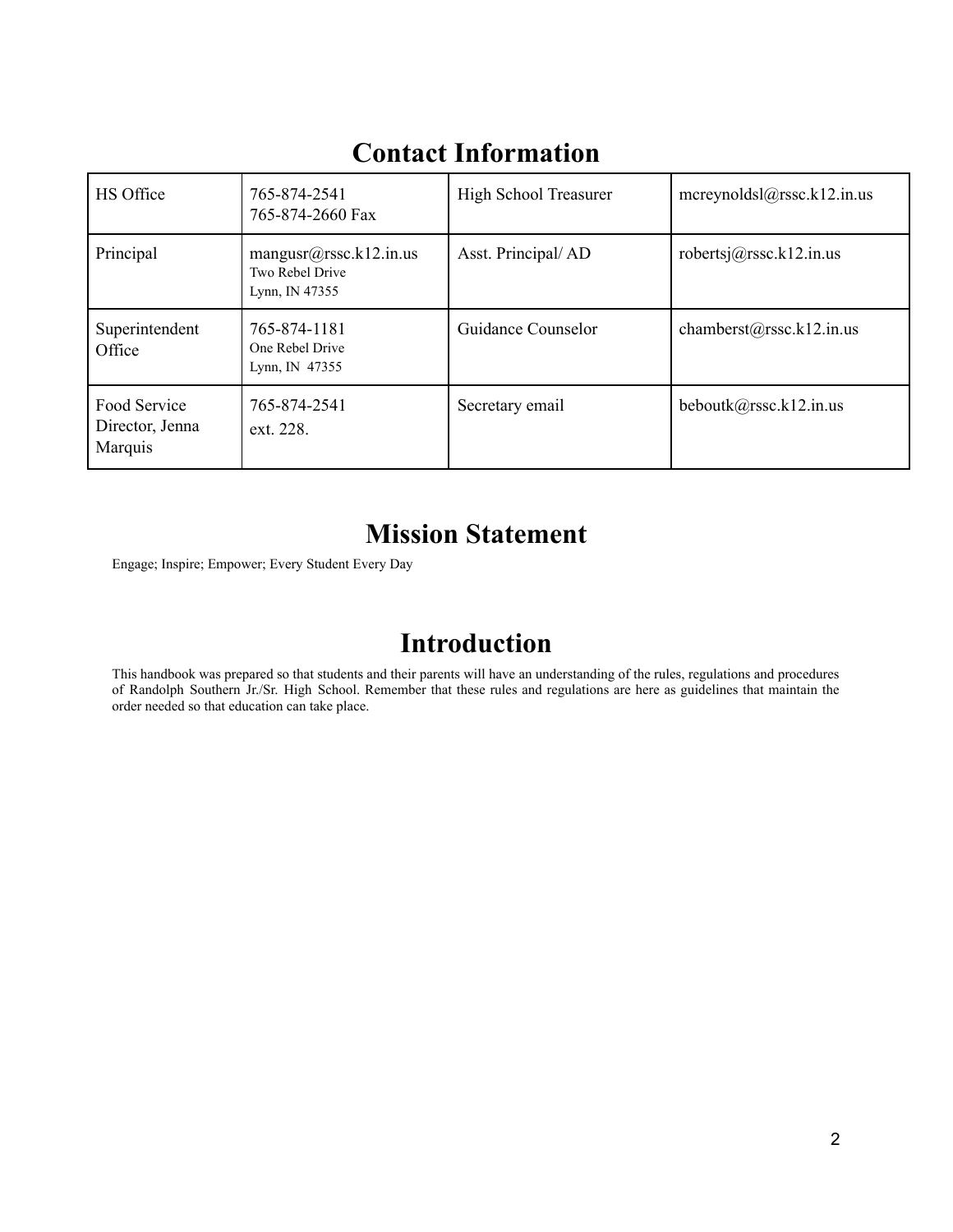## **Table of Contents**

| 2021-2022 School Calendar                                                                                        | 5                    |
|------------------------------------------------------------------------------------------------------------------|----------------------|
| <b>Anti-Gang Policy</b>                                                                                          | 5                    |
| <b>Attendance Policy</b>                                                                                         | 5                    |
| <b>Attendance Procedures</b>                                                                                     | $\overline{7}$       |
| <b>Behavior Regulations</b>                                                                                      | 8                    |
| <b>Building Hours</b><br><b>Bell Schedule</b><br>Visitors during the school day                                  | 9<br>9<br>$9\,$      |
| <b>Bullying</b>                                                                                                  | 10                   |
| <b>Bus Regulations</b>                                                                                           | 10                   |
| <b>Cafeteria and Lunch Time</b>                                                                                  | 10                   |
| <b>Cell Phones/ Electronic Devices</b>                                                                           | 11                   |
| <b>Closing/Delay</b><br>2-hour delay schedule<br><b>Automated Notification System</b><br><b>Virtual Learning</b> | 12<br>12<br>12<br>12 |
| <b>Convocations</b>                                                                                              | 12                   |
| <b>Crisis Intervention Plan</b>                                                                                  | 13                   |
| <b>Disciplinary Chart</b>                                                                                        | 13                   |
| <b>Dances And Prom</b>                                                                                           | 15                   |
| <b>Dress Code</b>                                                                                                | 15                   |
| <b>Driving to School</b>                                                                                         | 16                   |
| <b>Emergency Drills</b>                                                                                          | 16                   |
| <b>Friday Evening School</b>                                                                                     | 16                   |
| <b>General Information Health Procedures</b>                                                                     | 17                   |
| <b>Guidance Information</b><br><b>Academic/ Athletic Probation</b><br>Audit/Retake of a class<br>Class rank      | 17<br>17<br>17<br>17 |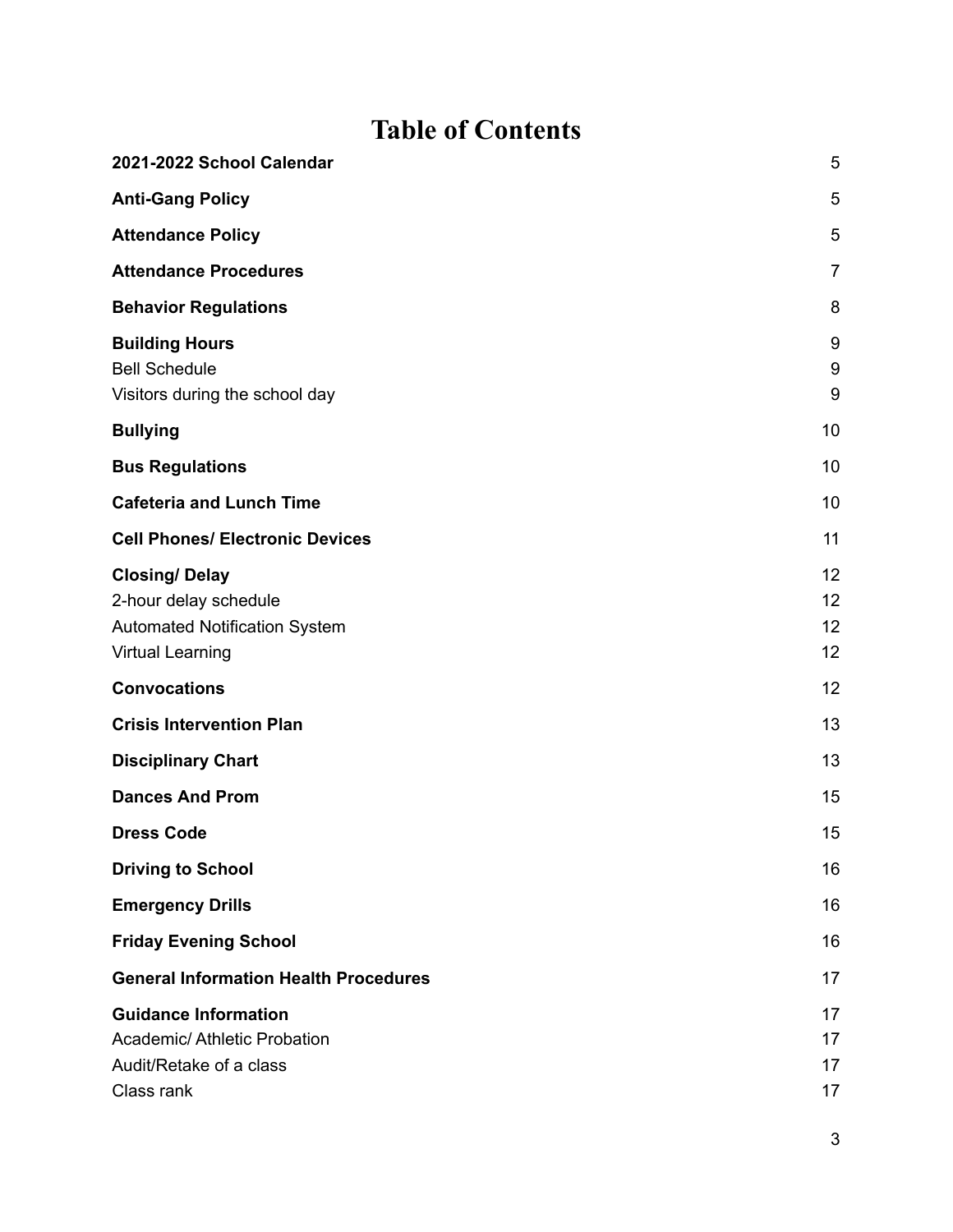| <b>Grading Scale</b>                                                                | 17 |
|-------------------------------------------------------------------------------------|----|
| Credits for grade classification                                                    | 17 |
| College days                                                                        | 17 |
| <b>Graduation Qualifying Exam</b>                                                   | 17 |
| Equal opportunity and nondiscrimination                                             | 18 |
| Grade reporting                                                                     | 18 |
| Homework and class participation                                                    | 18 |
| Incomplete grades                                                                   | 18 |
| <b>PLATO</b>                                                                        | 18 |
| Release of directory information                                                    | 19 |
| Remediation program for students who have not passed the graduation qualifying exam | 19 |
| Requirements to receive a high school diploma                                       | 19 |
| Graduation                                                                          | 19 |
| Schedule changes                                                                    | 20 |
| Scholastic eligibility: High School                                                 | 20 |
| Scholastic eligibility: Junior High                                                 | 20 |
| <b>Halls</b>                                                                        | 20 |
| <b>Harassment</b>                                                                   | 20 |
| <b>In-School Suspension (ISS)</b>                                                   | 21 |
| <b>Insurance</b>                                                                    | 21 |
| <b>Internet Use At School</b>                                                       | 21 |
| Library                                                                             | 21 |
| <b>Lockers</b>                                                                      | 21 |
| <b>Lost and Found</b>                                                               | 21 |
| <b>Medication</b>                                                                   | 21 |
| <b>Personal Property</b>                                                            | 22 |
| <b>Possession of a Firearm Policy</b>                                               | 22 |
| <b>Rebel Pride Program</b>                                                          | 22 |
| <b>School Phones</b>                                                                | 23 |
| <b>Substance Abuse Policy</b>                                                       | 23 |
| <b>Suspensions And Randolph County Day Reporting Center Program</b>                 | 24 |
| <b>Text Books and Chromebooks</b>                                                   | 24 |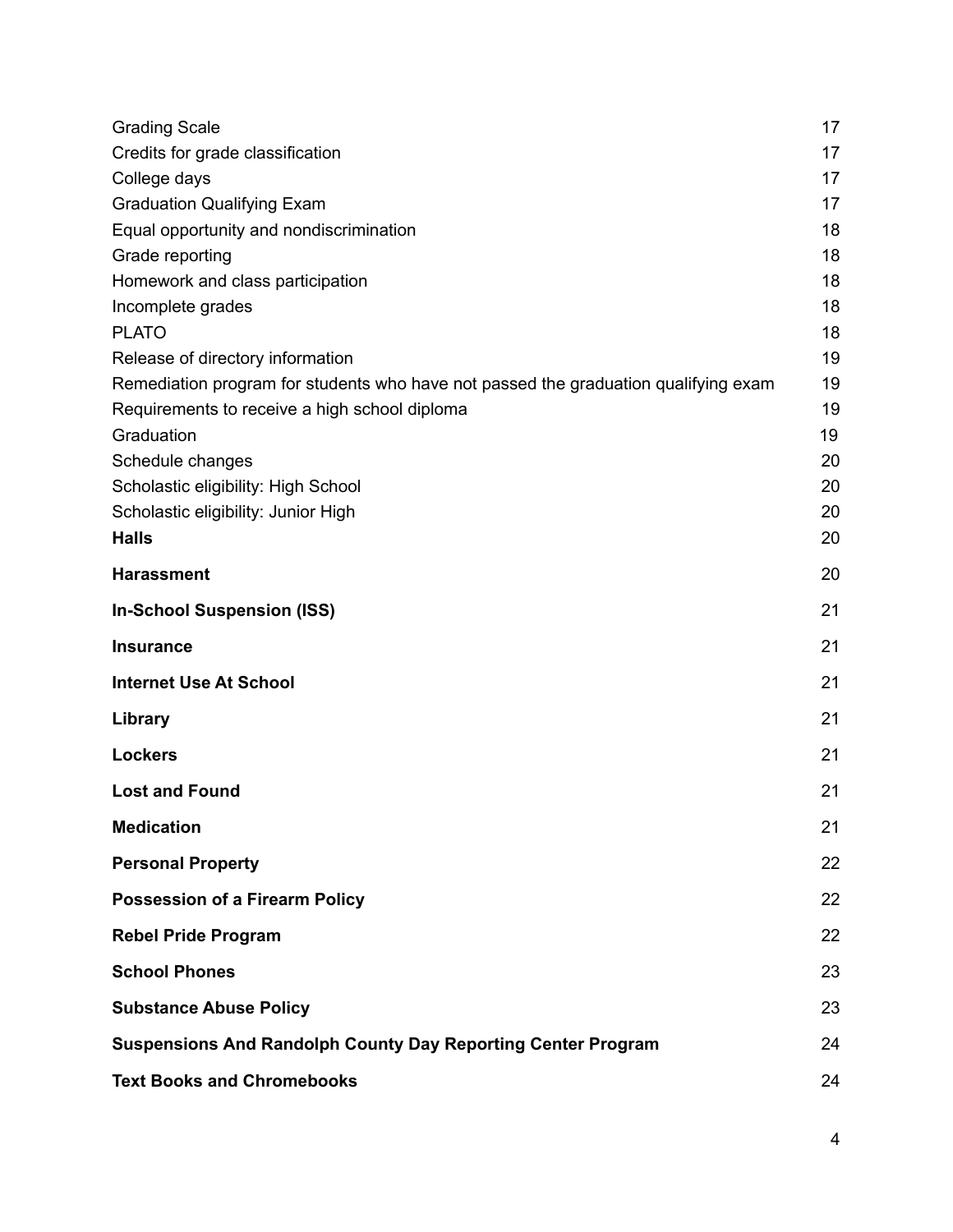| <b>Vandalism Policy</b>                               | 25 |
|-------------------------------------------------------|----|
| <b>Voluntary Drug/Substance Abuse Testing Program</b> | 25 |
| <b>Waiver of Transportation Responsibility</b>        | 28 |

## **2021-2022 School Calendar**

<span id="page-4-0"></span>Wednesday, August 9, 2021 First Day for Teachers Thursday, August 10, 2021 First Day for Students Monday, September 6, 2021 Labor Day Holiday Monday, Oct. 18 & Tuesday, Oct. 19, 2021 Parent/Teacher Conferences Wednesday, Oct. 20 through Friday, Oct. 22, 2021 Fall Break Wednesday, Nov. 24 through Friday, Nov. 26, 2021 Thanksgiving Holiday Wednesday, December 17, 2021 End of First Semester Monday, December 20, 2021 Christmas Break Begins Monday, January 3, 2022 Teacher Work Day Tuesday, January 4, 2022 School Resumes Monday, January 17, 2022 **Martin Luther King-Make up Day** (#1) Monday, February 21, 2022 Presidents Day – Make up Day (#2) Friday, March 18 through Friday, March 25, 2022 Spring Break Friday, April 5, 2022 Good Friday- Make up Day (#3) Wednesday, May 25, 2022 Last Student Day Thursday, May 26, 2022 Teacher Work Day Monday, May 30, 2022 Memorial Day Saturday, June 4, 2022 Graduation \*\*Additional make up days will be added after May 25

## **Anti-Gang Policy**

<span id="page-4-1"></span>Indiana Code 20-26-18-2 requires that Indiana Schools establish a policy (5840) to address criminal gangs and gang activity in schools. This policy meets all of the requirements for the department's model criminal gang policy set forth by Indiana Code 20-19-3-12(d).

## **Attendance Policy**

#### <span id="page-4-2"></span>**Philosophy**

The Randolph Southern School Corporation feels very strongly that student performance and achievement is directly proportional to school attendance and punctuality. We also feel that the responsibility for attending school is that of the student and their parents. This policy has been adopted to encourage student school attendance and punctuality, while taking into consideration unavoidable illnesses and emergencies.

#### **Policy**

Randolph Southern School Corporation insists that students be punctual and regular in school attendance. The State of Indiana and/or school policy lists the only legal excuses for absences from school to be personal illness, death in the immediate family, observance of religious holidays, service as an assistant for a political candidate during an official election and service as a page in the Indiana State Legislature.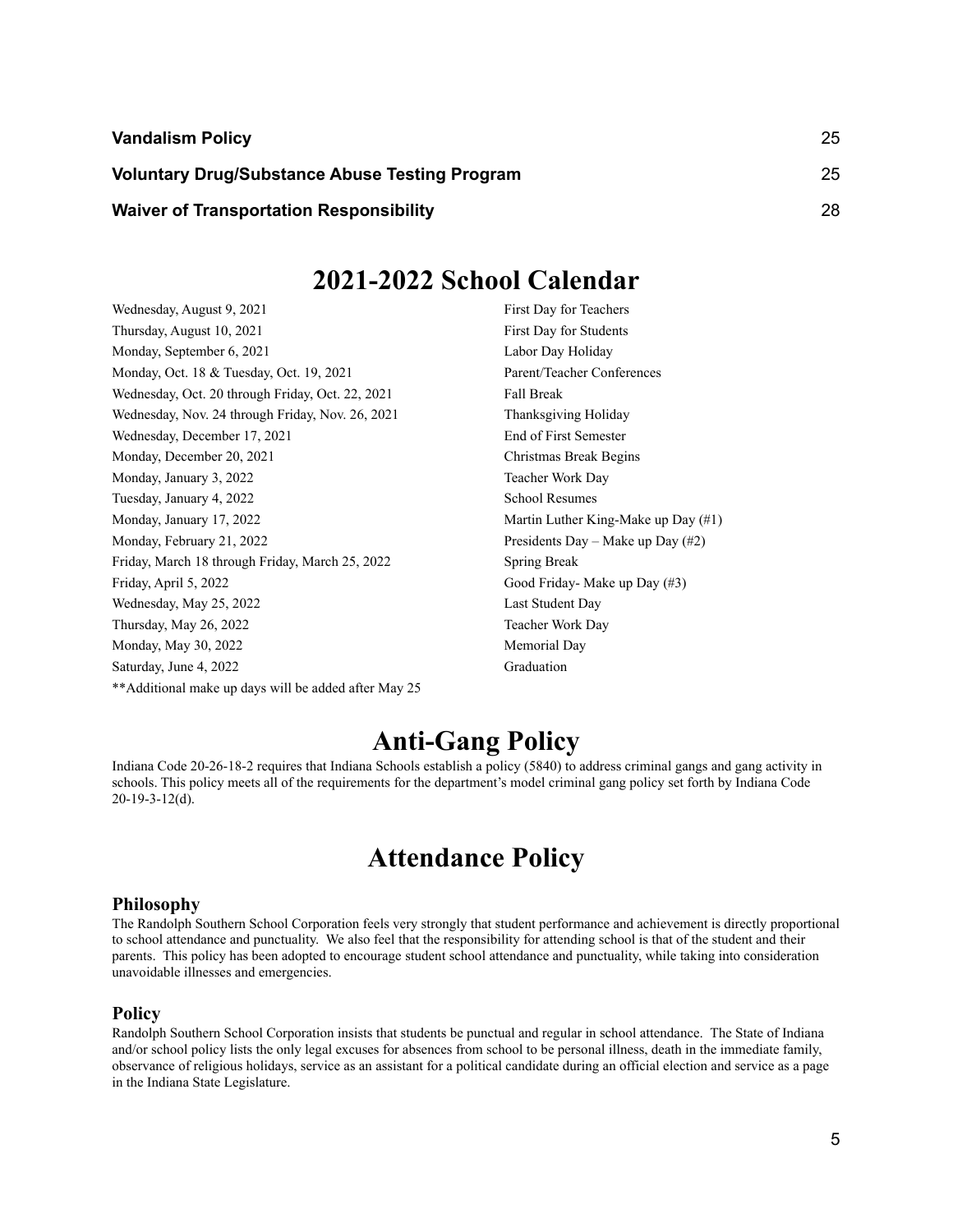### **\*Guidelines given to schools under Indiana Code\***

### **I.C. 20-33-8-10 Disciplinary powers of principals**

Sec. 10. (a) A principal may take action concerning the principal's school or a school activity within the principal's jurisdiction that is reasonably necessary to carry out or prevent interference with an educational function or school purposes. (b) Subsection (a) allows a principal to write regulations that govern student conduct.

### **I.C. 20-33-2-28 Compulsory attendance; duties of parent; sending child to public school for full term**

It is unlawful for a parent to fail, neglect, or refuse to send their child to a public school for the full term as required under this chapter unless the child is being provided instruction equivalent to that given in the public schools.

### **I.C. 20-33-2-25 Habitual absence from school; report to juvenile court or department of child services**

The superintendent or an attendance officer having jurisdiction shall report a child who is habitually absent from school in violation of this chapter to an intake officer of the juvenile court or the department of child services.

### **I.C. 20-33-2-44 Penalty**

A person who knowingly violates this chapter commits a Class b misdemeanor.

### **Indiana Law I.C. 20-33-2-11 Operators license or learner's permit for habitual truants** The

minimum requirements for qualifying for the issuance of an operator's license or a learner's permit, an individual who is 1) At least 13 years of age, but less than fifteen 2) A habitual truant under the definition of habitual truant established under subsection (b); and ( 3) Identified in the information submitted to the bureau of motor vehicles under subsection (f); may not be issued an operator's license or learner's permit under IC 9-24 until the individual is at least (18) years of age. The definition of habitual truant is: A student who is chronically absent by having unexcused absences from school for more than ten (10) days of school in one (1) school year.

#### **Absences**

#### **Excused Absences**

- 1. Personal illness.
- 
- 2. Illness in the family<br>3. Quarantine of the ho Quarantine of the home
- 4. Death of a relative.
- 5. Required court appearances or probation appointments
- 6. Observance of religious holiday
- 7. College visitation or military recruitment

### **Attendance at schools other than R.S.**

Students enrolled in the Richmond Area Career Center or other campuses must attend according to the respective school calendars, except when we have school delays or closing due to weather.

### **In-School Suspension (ISS)**

Students are sometimes disciplined by being placed in In-School Suspension for one or more periods. When a student is assigned to in-school suspension, he/she is counted present at school. Work for each class will be completed in ISS.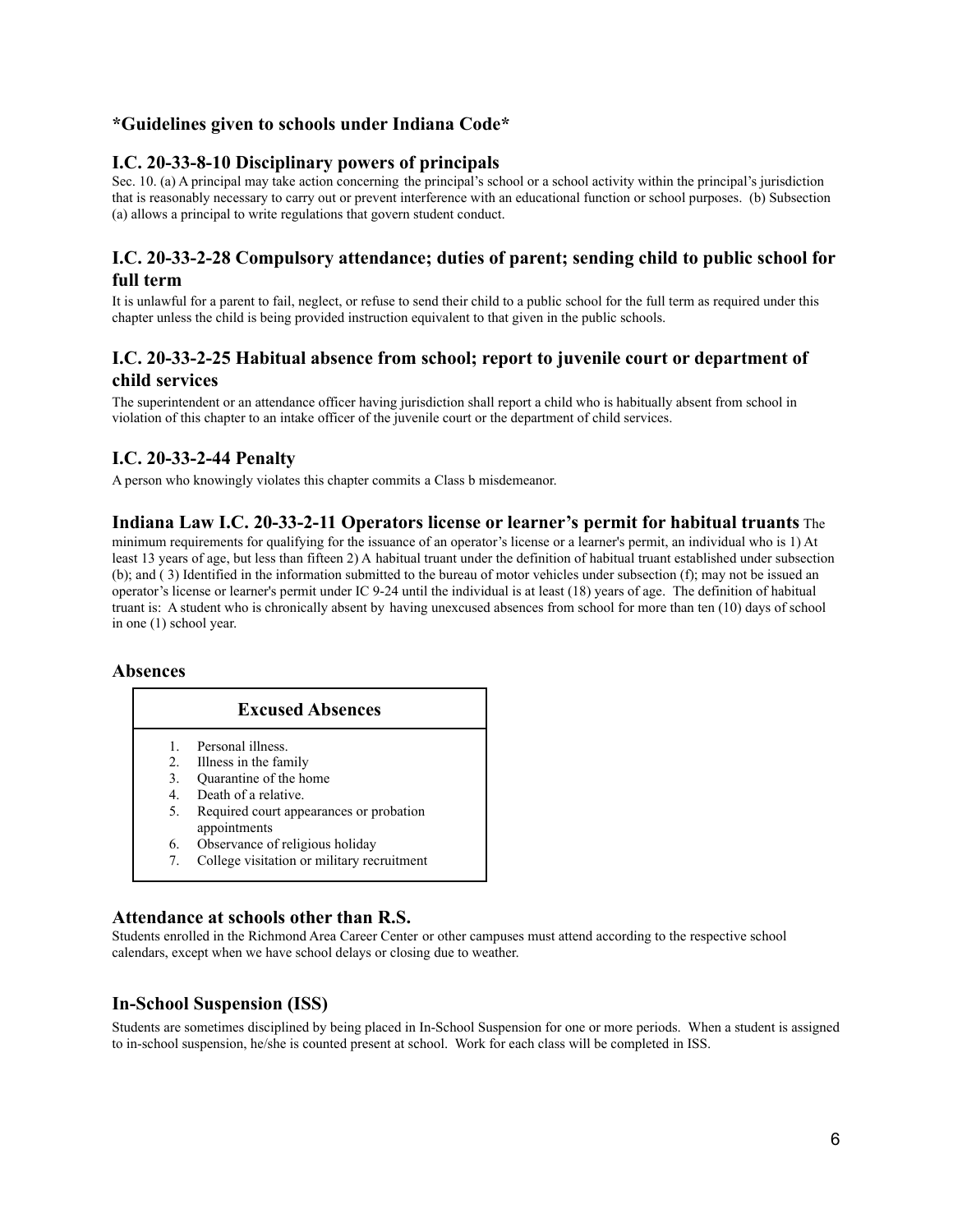#### **Make-up Work**

Class work missed shall be made up. The student is responsible for contacting the teacher for make-up work and assignments immediately upon return to school. Students have one  $(1)$  day to make up work for each day absent per board policy  $(5200)$  $(5200)$ .

### **Out-of-school suspension (OSS)**

Students serving out-of-school suspension are permitted to make-up work missed during the term of the suspension.

### **Perfect Attendance**

Semester Perfect Attendance Awards are issued to students who have not been absent or tardy.

### **Tardy to School and Class**

Tardiness is unacceptable and will not be tolerated. Teachers will keep track of tardiness and report students to the office when tardiness becomes excessive. When a student has received **3** tardies he/she will receive 1 day in ISS. Three additional tardies will receive an additional day in ISS. When a student has received 9 tardies he/she will receive 1 day of out of school suspension.

#### **Truancy**

Truancy is when a student misses a school day or part of a school day without permission of both the principal and the parent.

Truancy and tardiness will require a parental conference with a school administrator and/or result in disciplinary action up to and including suspension from school. Habitual truancy can result in legal action at any grade level, which may include a referral to Randolph County Juvenile Probation or Child Protection Services.

A student may have a maximum of eight (8) absences per year. If the student has a doctor's note, those days will not be counted against the eight (8) absences. The ninth and tenth absence will be unexcused unless there is a doctor's note. The tenth (10th) absence and every five (5) additional absences will result in the student being assigned to ISS. Excessive absences will result in OSS and the student will be required to attend suspension school in Winchester. Letters informing parents of absences, will be sent home after the fourth (4th) and eighth (8th) absences. Any extended illness may qualify the student for alternative instruction.

## **Attendance Procedures**

#### **Alerting School of Absence**

The student's parent/guardian must notify the office giving the reason for the student's absence. If it is impossible for the parents to call or email the school, it is permissible to substitute with a signed, written statement from parents explaining the absence. Students should take this statement to the high school office when they return. If a student fails to submit a written excuse, the absence will be considered unexcused. When a student is only absent for part of the day, he/she still must have the absence verified by his/her parents. A half-day absence is considered to be the following: 8:00 am. – 11:30 a.m. or 11:30 a.m. – 3:02 p.m.

#### **Extracurricular Involvement**

Students may not participate in or attend school events on the days they are absent from school. Any exceptions must be approved by the principal. Medical appointments and other emergencies will be considered on a case-by-case basis. To participate in extracurricular activities, the student must be in attendance by 11:30 of that day.

#### **Illness Absence**

Parents should call the school prior to 8:15 a.m. on the day(s) their children will be absent due to illness.

#### **Illness at School**

Students who become ill should report to their teacher who will send them with a pass to the office. From the office they will sign out to go to the nurse. The school nurse will then sign their pass, adding the time they left the clinic before the student returns to the office to sign back in. The office will then initial the pass and place the time the student left the office on the pass. If the nurse is not in, the student is to see a principal, counselor or office secretary. Students are not permitted to spend more than 60 minutes in the clinic. Before a student is permitted to go home due to an illness, a parent will be notified by the school nurse or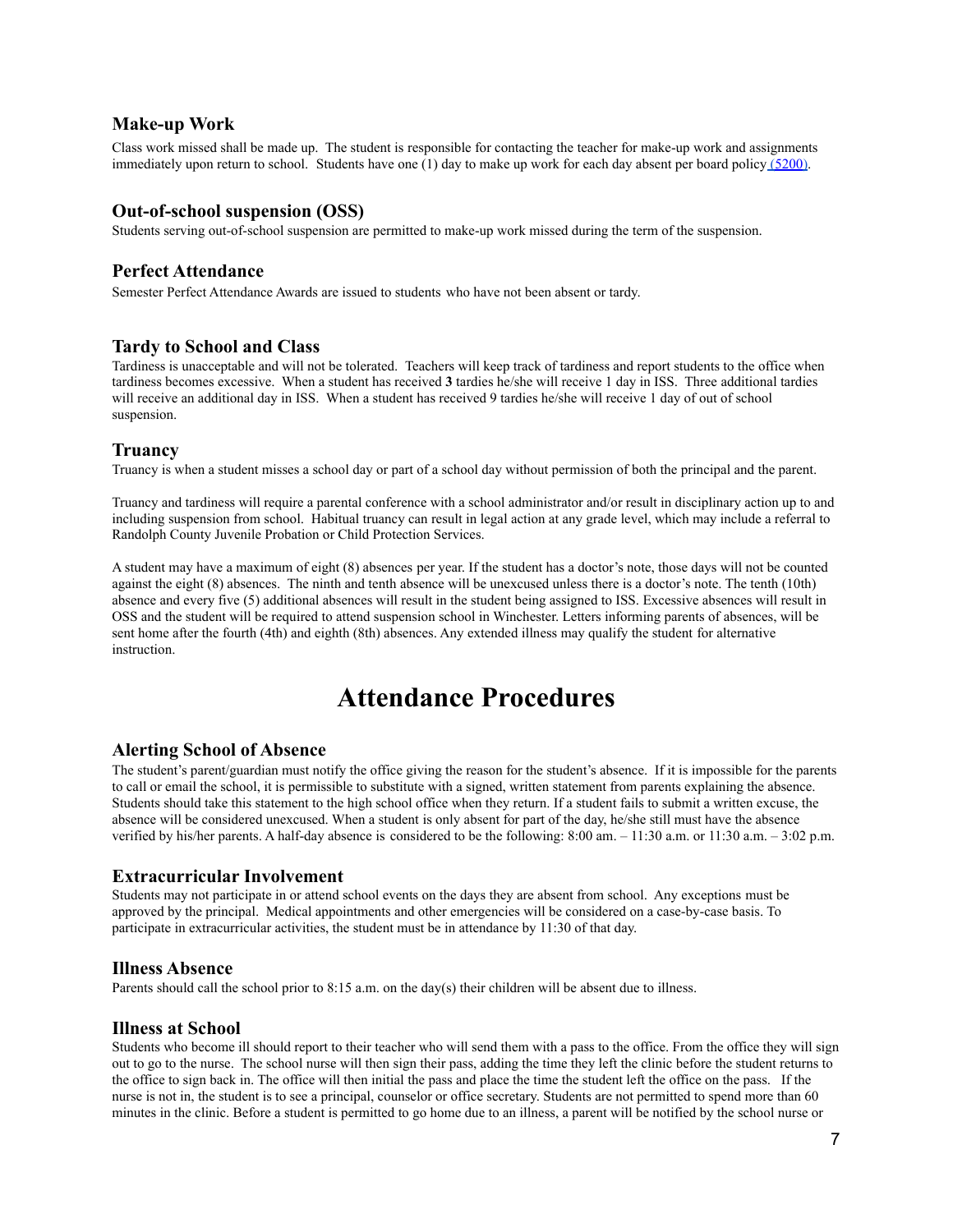high school office.

### **Medical Appointments**

When leaving school during the day for a medical (doctor, dentist, optometrist, etc.) appointment, all students (regardless of age) must bring a written excuse from their parents or their parents must contact the office and state the time they will be leaving school and the reason. Students must be signed out prior to leaving the building. Students must then bring written verification from a doctor, dentist or other professional needs that must be presented to the main office upon entering school.

#### **Late to School**

Students will need to sign in at the high school office if they are late to school. A pass will be required to enter their first class of the day. When tardiness becomes excessive, disciplinary action will be taken. ([See Discipline Chart\)](#page-12-1)

#### **Leaving School**

Students leaving the building during the school day must sign out in the office. Students will not be allowed to leave school during the school day without verbal or written permission from their parent/guardian, principal or designee. This applies to all students regardless of age. The only student who does not need a note to leave school for appointments, etc. is a student who has been declared emancipated. In addition, students who leave school grounds at any time during the school day must have the permission of the principal, or the principal's designee. Failure to obtain permission will result in the student being considered truant. Students will not be allowed to leave school or miss class to run errands such as returning home to get clothes, books and other materials, without permission. Students are not allowed to leave school to eat lunch.

#### **Other than Illness**

<span id="page-7-0"></span>Other absences must be prearranged and excused by the principal in accordance with the adopted school policy.

## **Behavior Regulations**

The Randolph Southern Board of School Trustees has determined that the following acts are inappropriate at Randolph Southern Jr. Sr. High School. Any student who engages in any of the activities is subject to discipline, which may include, but is not limited to: teacher-student conference, teacher-parent conference, counselor-student conference, teacher-student-parent conference, administrator-student conference, administrator-student-parent-teacher conference, behavior modification agreement, temporary removal from class, detention after school, corporal punishment, financial restitution, denial of bus privileges, in school detention, referral to a community agency, out of school suspension, recommendation for expulsion, and incidents that violate a law will be reported to law enforcement agencies.

- 1. Students are to be in the appropriate location according to their schedules unless they have a pass.
- 2. Students are prohibited from using/possessing tobacco. A violation occurs when:
	- a. Student is observed inhaling/exhaling smoke from tobacco.
		- b. Smoke is detected in, or coming from, a restroom stall occupied by a student.
		- c. Student is in possession of tobacco or related items.
		- d. Student uses and/or is in possession of any form of electronic cigarettes
- 3. Students are prohibited from using and/or possessing any type of explosive device. This includes matches and cigarette lighters.
- 4. Students must abide by the corporation substance abuse policy. [\(see policy\)](#page-22-1)
- 5. Students shall not be in possession of any drug paraphernalia. (pipes, rolling papers, inhalants, etc.)
- 6. Students are prohibited from possessing, handling, or transmitting any object that can be reasonably considered a weapon. [\(see policy\)](#page-21-1)
- 7. Students are prohibited from threatening, starting, or participating in a shoving incident or fight.
- 8. Physical or verbal assault that threatens, harasses, or causes injury to an employee of the school corporation, a visitor or another student will not be tolerated. [\(see discipline](#page-12-1) chart)
- 9. Vandalism of school or private property is not tolerated. [\(see policy\)](#page-24-0)
- 10. Profanity and obscene gestures are prohibited.
- 11. Hand holding is the only permissible contact in the school building. No kissing is allowed at any time.
- 12. Each student is expected to follow dress code. (See dress code)
- 13. Students shall comply with the directive of teachers or other school personnel.
- 14. Be respectful of other students, teachers, and staff members.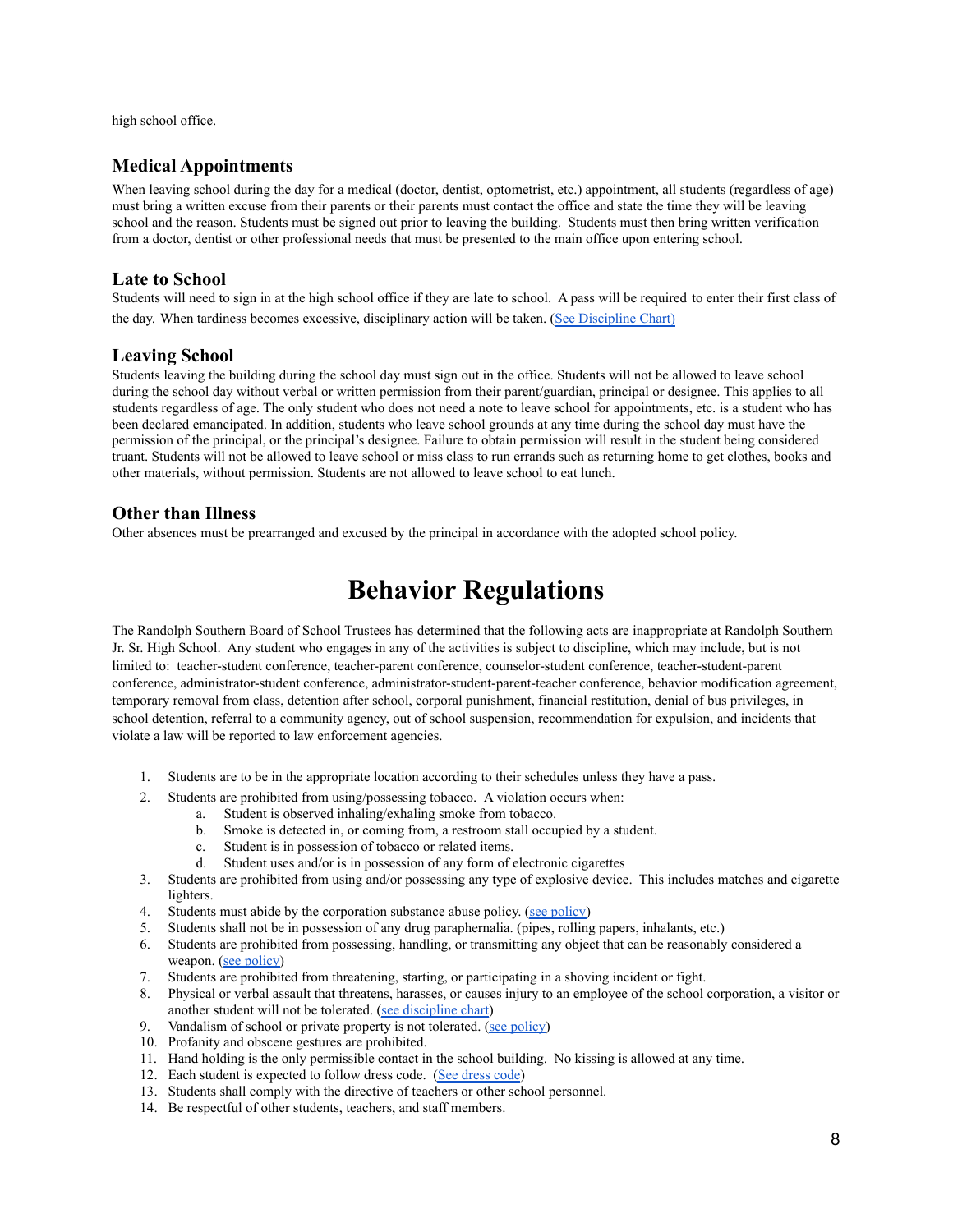- 15. As per board policy [5136](http://www.neola.com/randolphsouthern-in/search/policies/po5136.htm), students will follow teacher guidelines within each classroom for electronic devices. Only the other times deemed acceptable within said policy for electronic device use are permissible.
- 16. Students are prohibited from taking pictures (digital or otherwise) without the consent of the students or staff member in a situation not related to a school purpose or educational function.
- 17. Water is the only beverage permitted in the classroom.
- 18. Students are expected to do homework assignments. Assignments are to be turned in on time. Late policies will vary according to class and teacher. Failure to do homework assignments or turn in on the due date could result in suspension from class and/or a Friday Night School.
- 19. Students are prohibited from academic dishonesty including cheating, intentionally plagiarizing, wrongfully giving or receiving help during an academic examination, and wrongfully obtaining test copies or scores.
- 20. Texting or any use of the cell phone or electronic device in the classroom during a test or quiz will result in confiscation of device and a 0 for the quiz or test.
- <span id="page-8-0"></span>21. Students will need a pass to be in the hallway during class hours.

## **Building Hours**

The building is open from 7:45 a.m. until 3:45 p.m. Any student or student group remaining in the building after this hour must be under the supervision of a faculty member and/or extracurricular sponsor. Students are not permitted in the building unsupervised.

Students involved in extracurricular activities are to take their coats and books with them to that activity. You are not to return to the locker area(s) for any reason without permission from the administration or your activity supervisor.

The school grounds are off-limits to the community and students from 10:00 p.m. to 6:00 a.m. daily. The exception to this is when school related events give cause for being on the grounds.

<span id="page-8-1"></span>

| <b>Bell Schedule</b> |                 |  |  |  |
|----------------------|-----------------|--|--|--|
| Period 1             | $8:00 - 8:53$   |  |  |  |
| Period 2             | $8:57 - 9:48$   |  |  |  |
| Period 3             | $9:52 - 10:42$  |  |  |  |
| Homeroom             | $10:42 - 10:56$ |  |  |  |
| A Lunch              | $10:56 - 11:26$ |  |  |  |
| <b>B</b> Lunch       | $11:50 - 12:20$ |  |  |  |
| Period 4             | $11:00 - 12:20$ |  |  |  |
| Period 5             | $12:24 - 1:14$  |  |  |  |
| Period 6             | $1:18 - 2:08$   |  |  |  |
| Period 7             | $2:12 - 3:02$   |  |  |  |

### <span id="page-8-2"></span>**Visitors during the School Day**

Everyone entering the school building during school hours must enter the building through the doors adjacent to the main office and report to obtain a guest pass to be worn while in the building. Guest passes will be worn by anyone who is not in the building on a daily basis. This will include counselors from mental health agencies, repair persons, teachers-of-record, guest teachers, and visiting parents or students.

Anyone who wishes to visit the school building will need to meet the school principal. The principal will meet with parents and other interested adults as time permits. If you would like to meet with the principal, it is encouraged to make an appointment by calling the school office. Friends of students will not be allowed to visit during school hours nor will they be allowed to park on school property and be visited by students during school hours. The principal must approve any exception to this policy. If you would like to meet with a teacher, please schedule a meeting that gives at least 24 hour notice.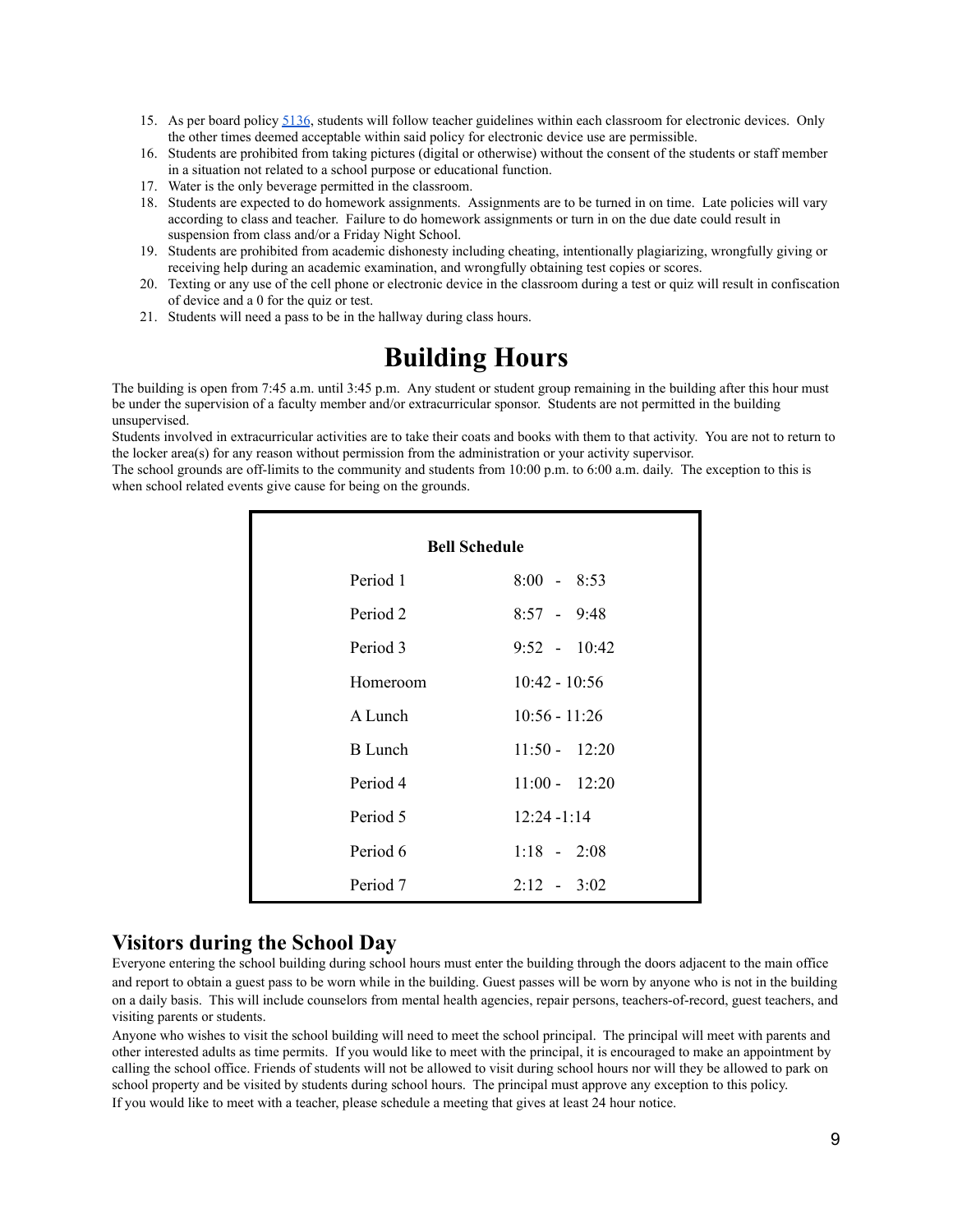<span id="page-9-0"></span>Note: All doors in the building are equipped with panic bars and are accessible for exit anytime during the school day.

## **Bullying**

No student in the Randolph Southern School Corporation should be subjected to bullying. Bullying will be defined as engaging in any kind of aggressive behavior that does physical or psychological harm to another person or urging other students to engage in such conduct. Prohibited conduct includes coercion, harassment, hazing or other comparable conduct and includes using computers, email and social media sites. Acts of bullying will not be tolerated and disciplinary actions will result. Indiana Code 20-33-8-13.5 requires that Indiana Schools establish a policy (5517.01) directed toward bullying in schools. Furthermore, in subsection (b) it states that students may be disciplined for acts of bullying regardless of the physical location in which the bullying behavior occurred, whenever (1) the individual committing the bullying behavior and any of the intended targets of the bullying behavior are students attending a school within a school corporation; and (2) disciplinary action is reasonably necessary to avoid substantial interference with school discipline or prevent an unreasonable threat to the rights of others to a safe and peaceful learning environment.

## **Bus Regulations**

- <span id="page-9-1"></span>1. Riding the school bus is a privilege. Improper conduct on the bus will result in that privilege being revoked.
- 2. Bus students are to go immediately to the buses as soon as they are dismissed from school in the afternoon.
- 3. Drivers are supplied with school bus discipline report forms. These forms will be used for the following misconduct:
	- a. Failure to remain seated while the bus is in motion.
		- b. Refusing to obey the bus driver.
		- c. Fighting with or bothering the bus driver.
		- d. Other behavior that may jeopardize the safety of students or disrupts students or drivers.
- 4. After a bus driver has exhausted the methods of correcting behavior on the bus, he/she will then utilize the written report,

which will then be given to the building administrator and the central office. Some methods of correcting behavior may include but not be limited to such things as the following:

- a. Assigned seats.
- b. Use of the front seat as a disciplinary measure.
- c. Verbal warnings.
- d. One day suspension of riding privileges with notification to school, central office, and parents.
- 5. If a student is written up for any of the above activities, the building administrator will usually employ the following actions:
	- a. First Offense A warning to the student, with a bus driver present and a report to the parents. It is hoped that the parents will help prevent a recurrence as school bus safety is a responsibility of all and parents are responsible for the behavior of minors.
	- b. Second Offense One-day suspension of riding privileges and a conference with driver, student, and parents. A written report will then be issued notifying the parents of the consequence of a third offense
	- c. Third Offense Automatic suspension of riding privileges. The length of time will depend upon the seriousness of the violation and the attitude of the student and parents. This includes a conference with bus driver, student, and parents. A copy will be given to the bus driver.

NOTE: Any flagrant violation, which jeopardizes the safety of children, will be dealt with as a third offense.

## **Cafeteria and Lunch Time**

### <span id="page-9-2"></span>**For the 2021-2022 school year, the USDA National School Lunch Program will provide a free lunch to all students.**

Randolph Southern Jr-Sr High School offers healthy breakfast and lunch meals every school day. The breakfast regular price is \$1.35 and lunch is \$2.65. Your children may qualify for free or reduced price meals. Reduced price breakfast price is .30 and .40 for lunch. Adult breakfast is \$1.35 and adult lunch is \$3.15.

Breakfast serving time: 7:45 – 8:05 Lunch serving times: A Lunch 10:56 – 11:26

B Lunch 11:50 – 12:20

All children in households receiving Food Stamps, TANF or Foster children can get free meals regardless of income. Also, if your household income is within the limits on the Federal Income Chart, your children can get free or reduced price meals. If at any time during the school year you believe your income may be within the Federal Income Guidelines, applications are available at the beginning of every school year during registration, on our website, and in the principal's office. Only one application per household is necessary. We must have an application on file unless you receive a letter stating you have already been approved and do not need to fill one out. If you have any questions or need assistance concerning the application please contact our Food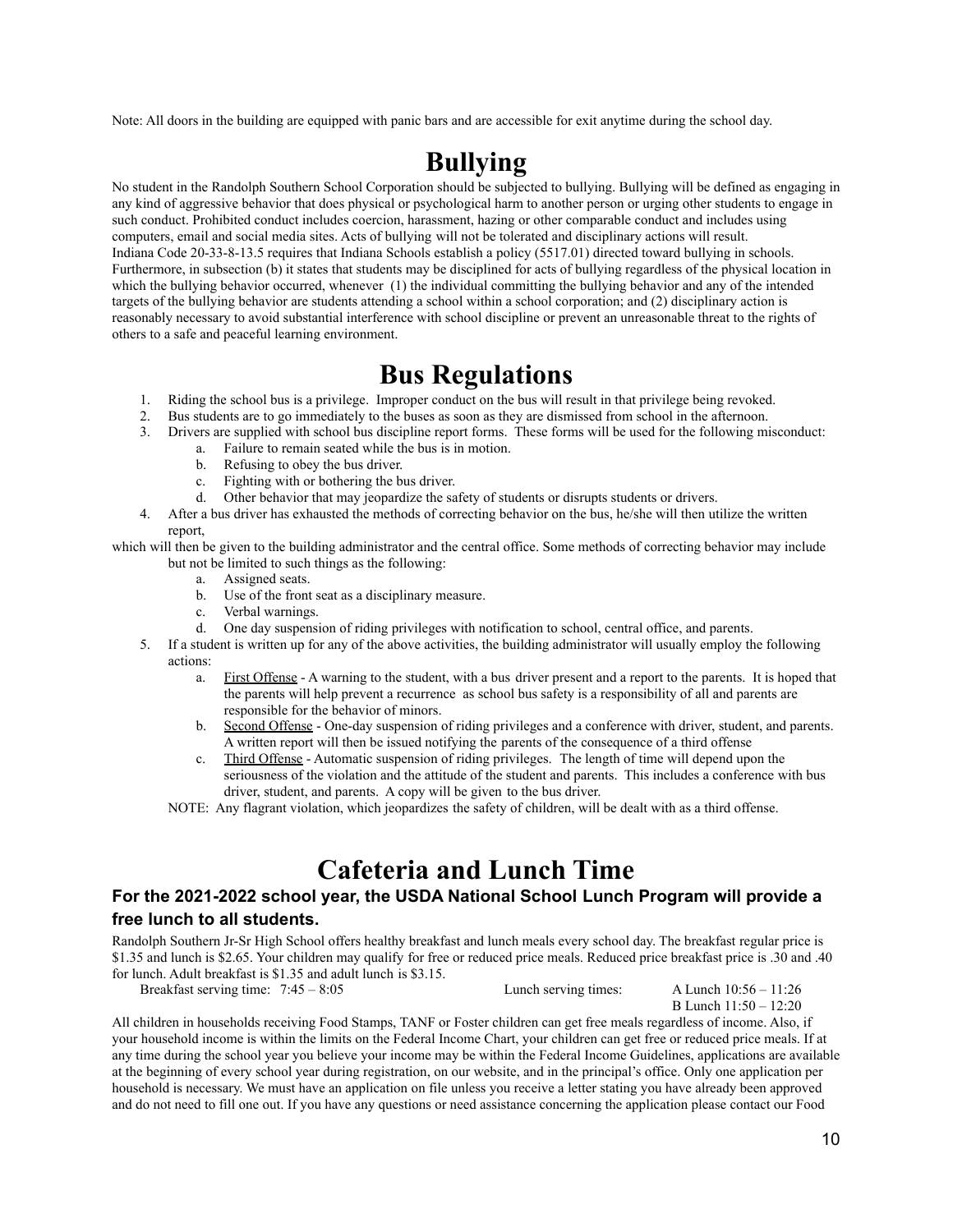#### Service Director, Jenna Marquis at 765-874-2541, ext. 228.

Randolph Southern School Corporation has a prepay computerized lunch system that allows students and parents to prepay for meals. Parents should send in money to cover all meals and extras that your child will be purchasing. Lunch money is accepted anytime during the week. Meal charges are discouraged. However, an occasional emergency makes it necessary to charge a lunch. A student may only charge five (5) lunches, which is a total of \$12.75. Emails and letters are sent when children get close to or exceed the charging limit. If a parent does not communicate with the Food Service Director, Jenna Marquis as to when charges will be paid, students will be served an alternate meal consisting of a peanut butter sandwich and juice. Alternate meals will only be provided for two (2) days. After that time period, parents must provide lunch including drinks for their children until the charges are paid in full. Students are notified of their lunch balance daily.

Randolph Southern School Corporation promotes healthy food and beverage choices for lunch and follows IC 20-26-9-19. We ask that students follow this policy when bringing food from the outside to be consumed in school.

#### Per IC 20-26-9-19:

| The following do not qualify as better choice beverages:<br>Soft drinks, punch, iced tea and<br>٠<br>coffee.<br>Fruit or vegetable based drinks that<br>$\bullet$<br>contain less that fifty percent real fruit<br>or vegetable juice or contain<br>additional caloric sweeteners.<br>Except for low fat and fat free<br>٠<br>chocolate milk drinks that contain<br>caffeine. | The following qualify as better choice beverages:<br>Fruit or vegetable based drinks that: contain at<br>least fifty percent real fruit or vegetable juice and<br>do not contain additional caloric sweeteners.<br>Water and seltzer water that do not contain<br>$\bullet$<br>additional caloric sweeteners.<br>Low fat and fat free milk, including chocolate<br>milk, soy milk, rice milk, and other similar dairy<br>and nondairy calcium fortified milks<br>Isotonic beverages |
|-------------------------------------------------------------------------------------------------------------------------------------------------------------------------------------------------------------------------------------------------------------------------------------------------------------------------------------------------------------------------------|-------------------------------------------------------------------------------------------------------------------------------------------------------------------------------------------------------------------------------------------------------------------------------------------------------------------------------------------------------------------------------------------------------------------------------------------------------------------------------------|
|-------------------------------------------------------------------------------------------------------------------------------------------------------------------------------------------------------------------------------------------------------------------------------------------------------------------------------------------------------------------------------|-------------------------------------------------------------------------------------------------------------------------------------------------------------------------------------------------------------------------------------------------------------------------------------------------------------------------------------------------------------------------------------------------------------------------------------------------------------------------------------|

#### **Lunch Procedures**

Students are to enter the cafeteria through the double doors next to the office and be seated at the tables. High School students will be dismissed to form a single file line in front of the stage and enter the serving line at the southwest entrance nearest the band room. After high school students have gone through the line, jr. high students will be dismissed. Students are not to be in the student locker area for any reason during the lunch period without permission. Students desiring to use the restrooms during a lunch period must request permission. Students are not permitted in the student parking lot during lunch hour. Lunches prepared at home and carried to school by the student or a lunch delivered to the school office by a parent or guardian prior to the lunch period is not considered a competitive lunch. The parent or guardian may only deliver a packed lunch for their child(ren), not for several unrelated children. Deliveries of lunch should take place in the high school office. Students are not allowed to leave school to go purchase lunch during the school day. Students are expected to clean up and dispose of trash after eating. Glass containers are not permitted in the Cafeteria.

## **Cell Phones/ Electronic Devices**

<span id="page-10-0"></span>As per board policy [5136](http://www.neola.com/randolphsouthern-in/search/policies/po5136.htm), students will follow principal and teacher guidelines within each classroom for electronic devices.

Important Notice to Students and Parents Regarding Cell Phone Content and Display

- The Child Abuse/Neglect Law requires school personnel to report to law enforcement or child protective services whenever there is reason to believe that any person/student is involved with "child exploitation" or "child pornography" as defined by Indiana Criminal Statutes.
- It is "child exploitation", a Class C felony under I.C. 35-42-4-4(b), for any person/student (1) to exhibit, photograph or create a digitized image of any incident that includes "sexual conduct" by a child under the age of 18; or (2) to disseminate, exhibit to another person, or offer to so disseminate or exhibit , matter that depicts or describes "sexual conduct" by a child under the age of 18.
- It is "child pornography", a Class D felony under I.C. 35-42-4-4(c), for any person/student to possess a photograph, motion picture, digitized image, or any pictorial representation that depicts or describes "sexual conduct" by a child who the person knows is less than 16 years of age or who appears less than age 16.
- "Sexual conduct" is defined by I.C. 35-42-4-4(a) to include intercourse, exhibition of the uncovered genitals intended to satisfy or arouse the sexual desires of any person, or any fondling or touching of a child by another person or of another person by a child intended to arouse or satisfy the sexual desires of the child or other person.
- The Indiana Sex Offender Registration at I.C. 11-8-8-7 and the Sex Offender Registry Offense Statute at I.C. 35-42-4-11, as of May 2009, require persons convicted of or adjudicated as a juvenile delinquent for violating the Child Exploitation Statute at I.C. 35-42-4-4(b) to register as a sex offender.
- Because student cell phones have been found in a number of Indiana school districts to have contained evidence of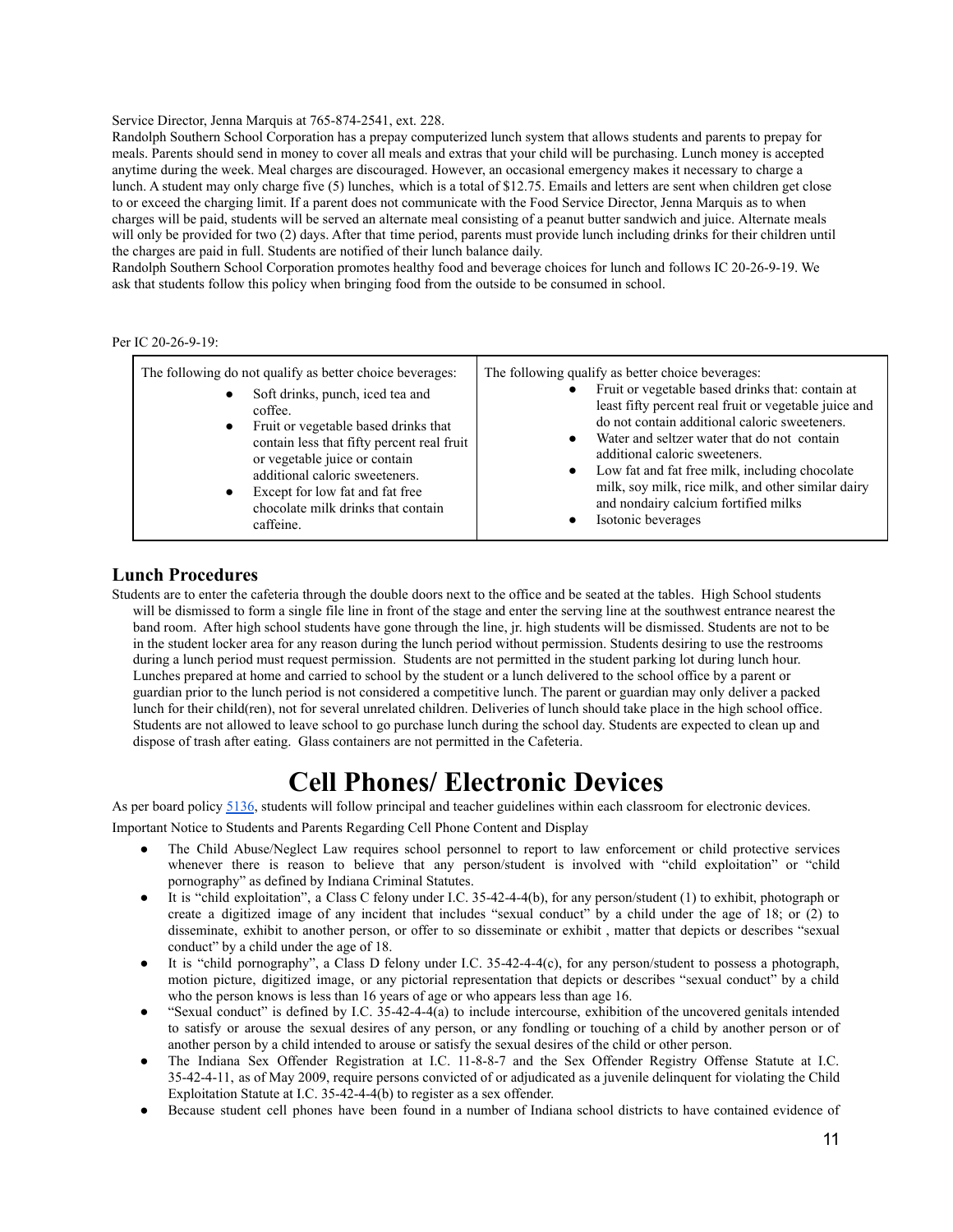"sexual conduct" as defined above, it is important for parents and students to be aware of the legal consequences should this occur in our school system.

## **Closing/ Delay**

<span id="page-11-0"></span>In the event that hazardous weather makes it necessary to either close school or delay it's opening, the automated dialer system will be utilized local radio and TV stations will be given the information for broadcasting. **Please listen to the radio/TV and do not call the school or school personnel.**

| Radio                       |           | - TV                                       |
|-----------------------------|-----------|--------------------------------------------|
| WZZY - Star 98 (Winchester) | FM: 98.3  | Channels 4/59, 6, 8, and 13 (Indianapolis) |
| Kicks 96 (Richmond)         | FM: 96.1  | Channel 7 (Dayton, OH)                     |
| WLBC (Muncie)               | FM: 104.1 |                                            |

### **2-Hour delay schedule**

On the days when we have a 2-hour delay due to inclement weather, the following schedule will prevail:

| $10:00 - 10:35$ | Period 1 |                                      |
|-----------------|----------|--------------------------------------|
| $10:39 - 11:14$ | Period 2 |                                      |
| $11:18 - 11:53$ | Period 3 |                                      |
| $11:57 - 12:32$ | Period 4 |                                      |
| $11:53 - 12:33$ |          | $\Lambda$ Lunch Classroom 12:27-1:03 |
| $12:33 - 1:03$  |          | $B$ Lunch Classroom $11:57-12:33$    |
| $1:07 - 1:42$   | Period 5 |                                      |
| $1:46 - 2:22$   | Period 6 |                                      |
| $2:26 - 3:03$   | Period 7 |                                      |

### **Automated Notification System**

Students and teachers who have completed the proper form will be notified by the automated notification system of school delays, cancellations, or other pertinent information. Notifications may be sent in the form of voice, text, Twitter, or Facebook.

### **VIRTUAL LEARNING**

1. Overview

- a. Every cancelation is a Virtual Learning day.
- b. There is no maximum number of total Virtual Learning days in a school year.
- 2. Daily Schedule Information
	- a. Classes will follow the normal bell schedule unless a two hour delay is called. If a two hour delay is called, classes will begin at 10am and will follow the two hour delay schedule. Classes will be live through Google.
	- b. Students are expected to follow the normal bell schedule during virtual days.
- 3. Attendance
	- a. Students must be logged in with their camera on when class is happening to be counted present.
	- b. Absent policy is the same for virtual days as it is for in person days. Parents must inform the office if their child is going to be absent.
	- c. Students must follow each teacher's classroom policy for virtual days.

## **Convocations**

Convocations are designed to be educational as well as entertaining experiences. They will provide one of the few opportunities in school to learn formal audience behavior. Regardless of the type of program, courtesy demands the student body be respectful. Inappropriate behavior conducted by students will not be tolerated. The Principal will direct seating assignments for convocations.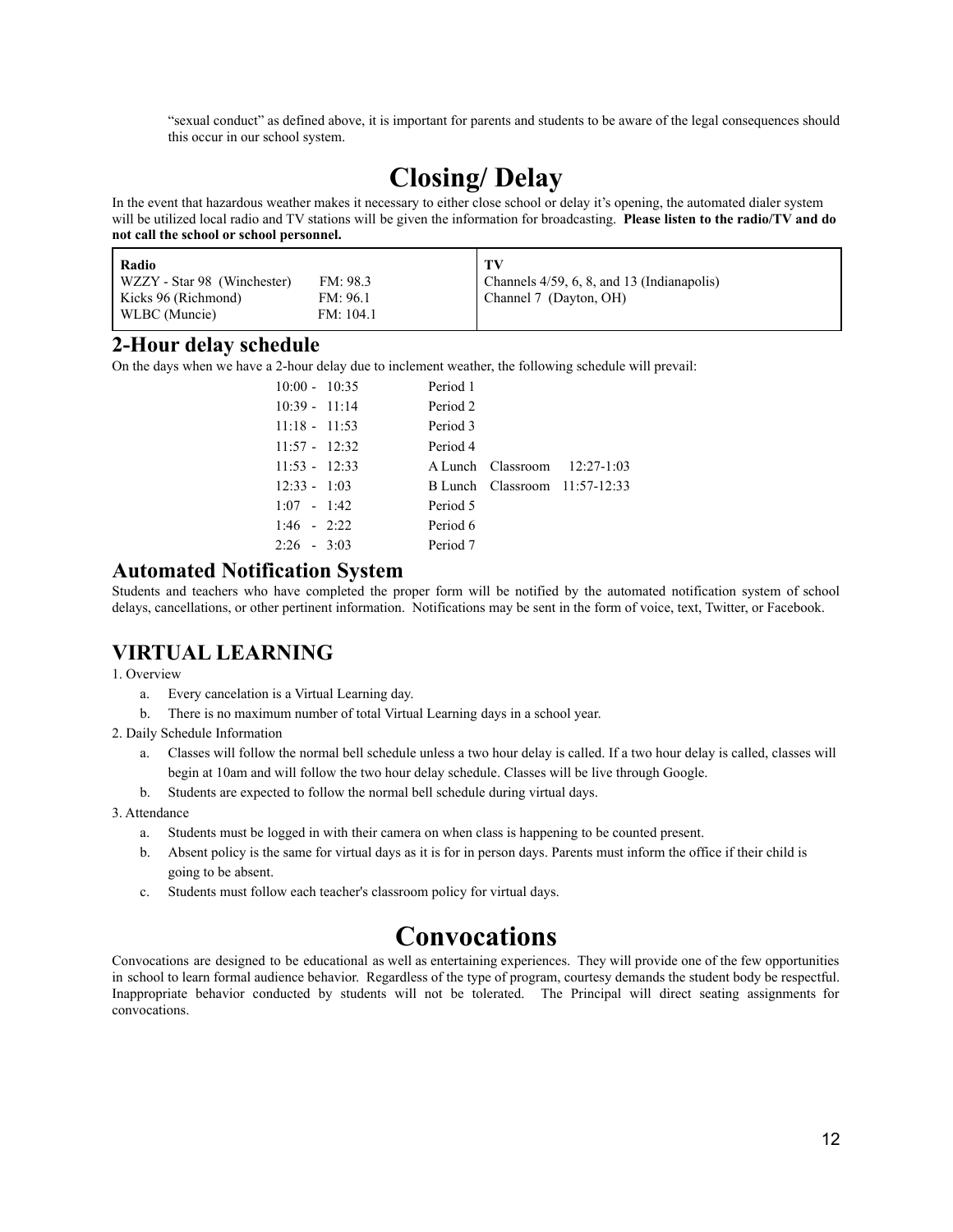## **Crisis Intervention Plan**

<span id="page-12-1"></span><span id="page-12-0"></span>The purpose of this plan is to help meet the needs of students, staff, and community during times of crisis. A crisis is defined as a situation, which is out of the norm and/or has the potential of causing extreme disruption to a school community. We at Randolph Southern want to be prepared and have a plan of action in place.

## **Disciplinary Chart**

The chart below is to serve as a guide to students as to the recommended disciplinary procedures which may be used at Randolph Southern Jr. Sr. High School. Students who choose to misbehave will bear the consequences of their actions. Offenses not addressed on the chart will be handled in a manner consistent with the overall disciplinary philosophy of Randolph Southern Jr./Sr. High School.

| <b>VIOLATION</b>                                                                                                                                                                         | <b>FIRST REPORT</b>                                                                                                                          | <b>SECOND REPORT</b>                                                                                                  | THIRD REPORT                                                                                                      |
|------------------------------------------------------------------------------------------------------------------------------------------------------------------------------------------|----------------------------------------------------------------------------------------------------------------------------------------------|-----------------------------------------------------------------------------------------------------------------------|-------------------------------------------------------------------------------------------------------------------|
| <b>Alcohol Violation</b>                                                                                                                                                                 | <b>OSS &amp; Rec. Expulsion</b>                                                                                                              |                                                                                                                       |                                                                                                                   |
| <b>Bullying (See Page 10 for</b><br>Definition)<br>* Bullying consequences<br>may be considered when<br>students commit offenses<br>that may fall into other<br>categories on this chart | 1 day ISS or OSS &<br><b>Bullying Education</b><br><b>Course - Offense is</b><br>logged as 1st bullying<br>offense in discipline<br>tracker. | 2-5 days OSS & Court<br><b>Appearance - Offense is</b><br>logged as 2nd bullying<br>offense in discipline<br>tracker. | 4-10 days OSS & Rec.<br><b>Expulsion - Offense is logged</b><br>as 3rd bullying offense in<br>discipline tracker. |
| <b>Cell Phone/ Electronic</b><br><b>Device</b>                                                                                                                                           | <b>Device Confiscated</b>                                                                                                                    | 1 Day ISS & Parent<br>Pickup                                                                                          | 2 Days ISS & Parent Pickup                                                                                        |
| <b>Cheating/Plagiarism</b>                                                                                                                                                               | "0" on assignment                                                                                                                            | Failure for grading period                                                                                            | <b>Failure for semester</b>                                                                                       |
| <b>Classroom Disruption</b><br><b>Insubordination</b>                                                                                                                                    | 1 Pd. - 1 day ISS                                                                                                                            | 1 Day ISS                                                                                                             | 2 Days ISS or 1 day OSS                                                                                           |
| <b>Defacing Property</b>                                                                                                                                                                 | <b>Restitution and 1 Day</b><br><b>ISS</b>                                                                                                   | <b>Restitution and 1-3 Days</b><br><b>OSS &amp; Court Appearance</b>                                                  | Restitution, OSS & Rec.<br><b>Expulsion</b>                                                                       |
| <b>Driving Violation</b>                                                                                                                                                                 | Warning                                                                                                                                      | 2 weeks no driving/1 day<br>ISS.                                                                                      | Loss of driving priv./ 1 day<br><b>OSS &amp; Court Appearance</b>                                                 |
| <b>Drug Violation/</b><br>Paraphernalia                                                                                                                                                  | <b>OSS &amp; Rec. Expulsion</b>                                                                                                              |                                                                                                                       |                                                                                                                   |
| <b>False Attendance Call</b>                                                                                                                                                             | 1 Day ISS                                                                                                                                    | 1 Day OSS & Court<br>Appearance                                                                                       | 3 Days OSS                                                                                                        |
| <b>Fighting</b>                                                                                                                                                                          | 2-4 Days OSS                                                                                                                                 | 4-10 Days OSS                                                                                                         | <b>OSS &amp; Rec. Expulsion</b>                                                                                   |
| <b>Food or Drink Violation</b>                                                                                                                                                           | Warning                                                                                                                                      | 1 Day ISS                                                                                                             | 2 Days ISS                                                                                                        |
| Forgery or misuse of a pass                                                                                                                                                              |                                                                                                                                              |                                                                                                                       |                                                                                                                   |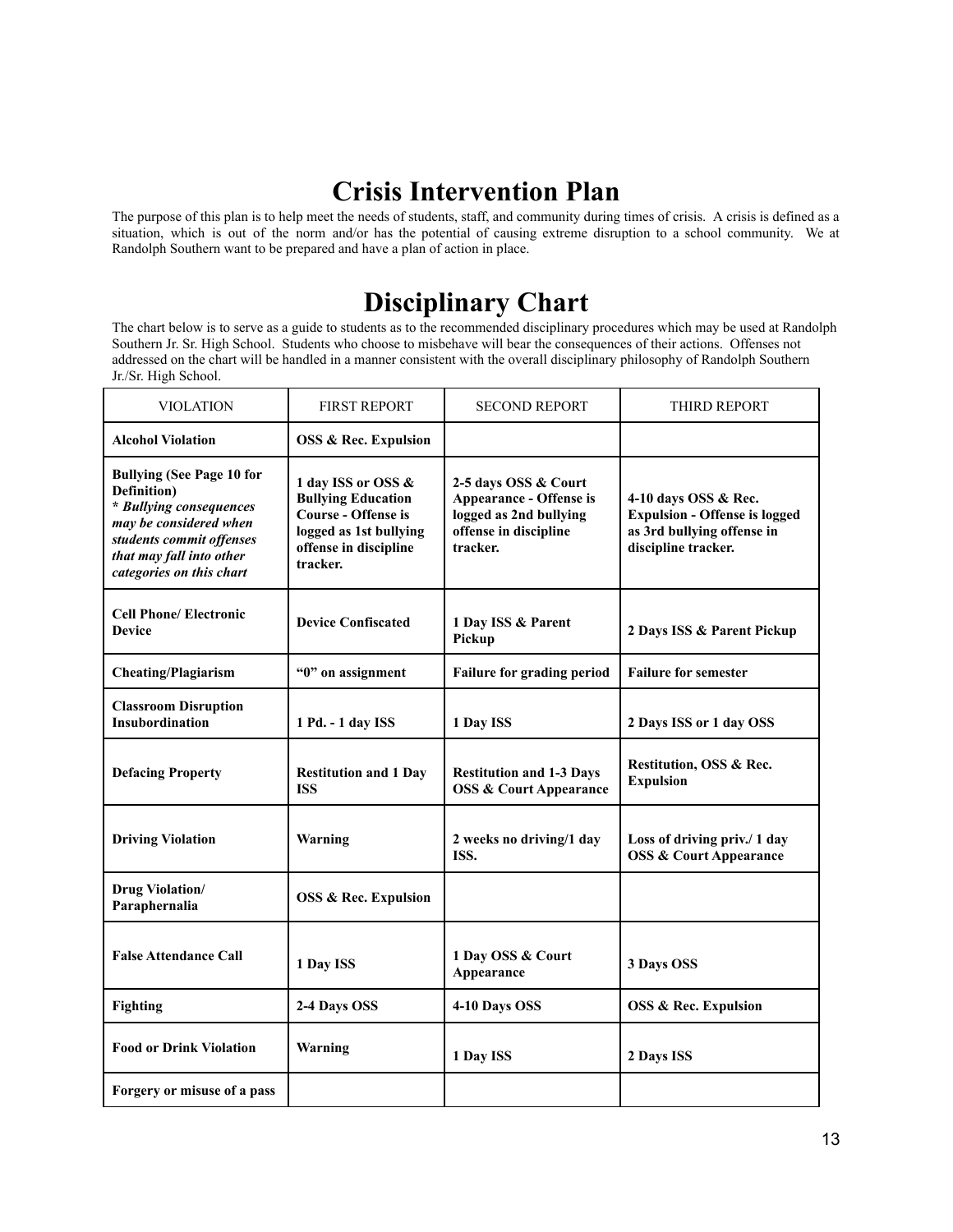|                                                               | 1 Day ISS                                                | 2-3 Days ISS                        | 1-3 Days OSS                                                                     |
|---------------------------------------------------------------|----------------------------------------------------------|-------------------------------------|----------------------------------------------------------------------------------|
| <b>Inappropriate Affection</b>                                | 1 pd - 1 day ISS                                         | 2 Days ISS                          | 1-3 Days OSS                                                                     |
| <b>Inappropriate Dress</b>                                    | Change &/or 1 pd-1<br>day ISS                            | Change & 1 Day ISS                  | Change & 1 Day $ISS + 1$ Day<br><b>OSS</b>                                       |
| Inapp. Lang./ Gesture to<br><b>Employee</b>                   | 2-4 Days OSS                                             | 4-10 Days OSS & Court<br>Appearance | 10 Days OSS & Rec.<br><b>Expulsion</b>                                           |
| <b>Leaving Class without</b><br><b>Permission/Out Of Area</b> | 1 Day ISS                                                | 2 Days ISS                          | 1-2 Days OSS                                                                     |
| <b>Leaving School without</b><br>Permission                   | 2 Days ISS                                               | 2-4 Days OSS & Court<br>Appearance  | 10 Days OSS & Rec.<br><b>Expulsion</b>                                           |
| <b>Major Theft</b>                                            | <b>Restitution, 5 days</b><br>OSS, & Court<br>Appearance | <b>OSS &amp; Rec. Expulsion</b>     |                                                                                  |
| <b>Minor Theft</b>                                            | <b>Restitution and 1 Day</b><br><b>ISS</b>               | <b>Restitution &amp; 2 Days OSS</b> | <b>Restitution, 5-10 Days OSS,</b><br>and Court Appearance                       |
| <b>Physical Attack on</b><br><b>Staff/Student</b>             | <b>OSS &amp; Rec. Expulsion</b>                          |                                     |                                                                                  |
| <b>Possessing a Weapon</b>                                    | <b>OSS &amp; Rec. Expulsion</b>                          |                                     |                                                                                  |
| Serious Defiance/<br>Insubordination                          | 1-2 Days ISS                                             | 3-5 Days OSS & Court<br>Appearance  | 5-10 Days OSS                                                                    |
| <b>Serious Disruption in</b><br>School                        | 1 Day ISS                                                | 3-5 Days OSS & Court<br>Appearance  | 5-10 Days OSS                                                                    |
| <b>Skipping Class/Truancy</b>                                 | 1 Day ISS                                                | 1 Day OSS                           | 2-5 Days OSS & Court<br>Appearance                                               |
| <b>Skipping Friday School</b>                                 | 1 Day ISS                                                | 1 Day OSS                           | 2 Days ISS                                                                       |
| <b>Threat to an Employee</b>                                  | <b>OSS &amp; Rec. Expulsion</b>                          |                                     |                                                                                  |
| <b>Tardiness</b>                                              | <b>Warning by Teacher</b>                                | <b>Warning by Teacher</b>           | 3-5 tardies: 1 Day ISS<br>6-8 tardies: 1 Day ISS<br>9 or more tardies: 1 Day OSS |
| <b>Tobacco Violation</b>                                      | 2 Days OSS                                               | 4 Days OSS & Court<br>Appearance    | <b>OSS &amp; Rec. Expulsion</b>                                                  |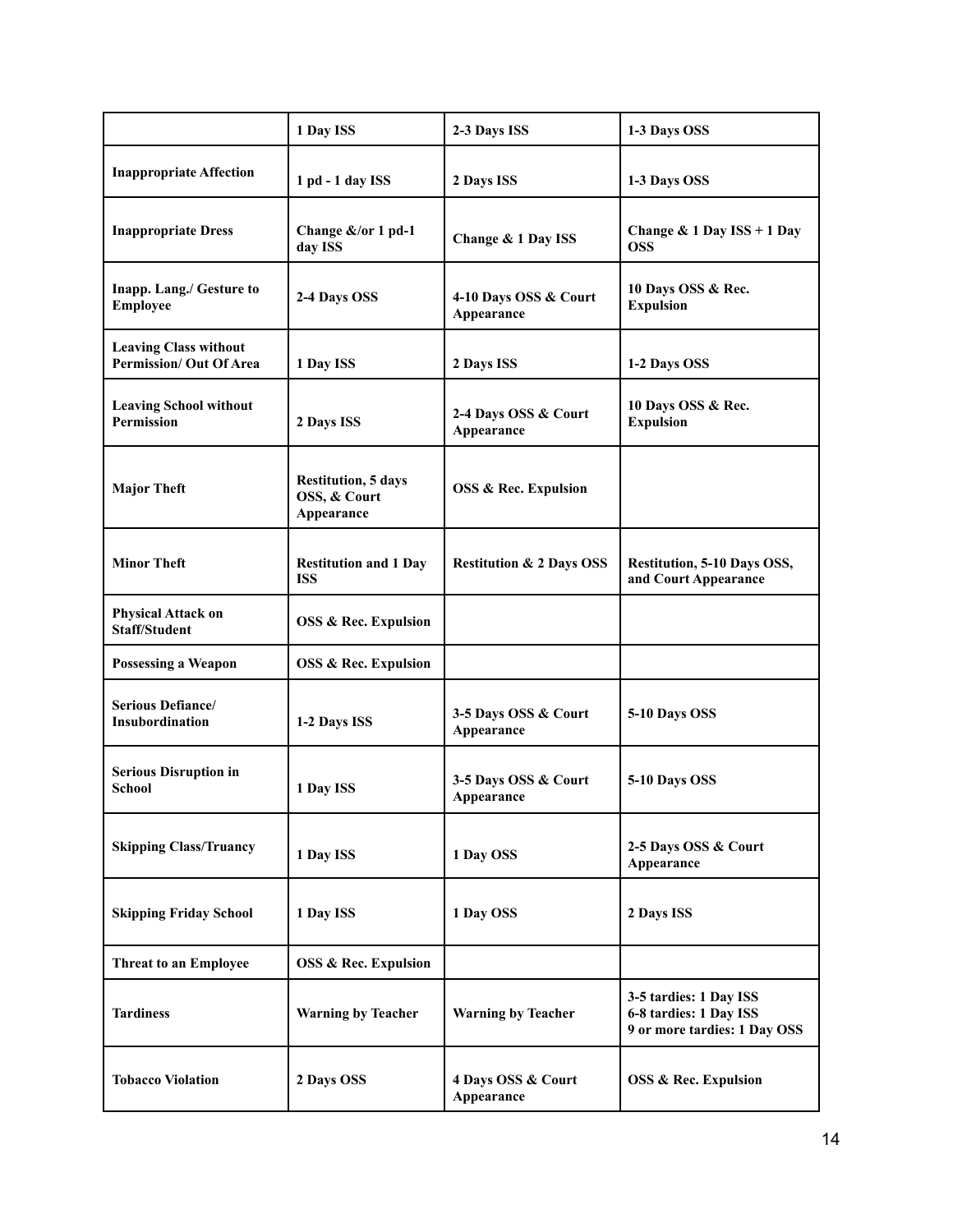| <b>Unintentional Property</b><br>Damage | Restitution |  |  |
|-----------------------------------------|-------------|--|--|
|-----------------------------------------|-------------|--|--|

### **\*The principal reserves the right to adjust discipline from the discipline chart.**

**LEGEND:** ISS In-School Suspension

OSS Out of School Suspension

**Court Appearance Must appear in Randolph County Circuit Court at a designated date and time for disciplinary hearing (not a criminal hearing).**

A student may be suspended or expelled for engaging in unlawful activity on or off school grounds if the unlawful activity may reasonably be considered to be an interference with school purposes or an educational function, or the student's removal is necessary to restore order or protect persons on school property. This includes any unlawful activity meeting the criteria in the appendix, which takes place during weekends, holidays, other school breaks, and the summer period when a student may not be attending classes or other school functions. IC 20-33-8-14 Sec. 14 (b) gives grounds for suspension or expulsion.

**NOTE:** Administrators may elect to use corporal punishment as an alternative to any of the above stated penalties, depending on the seriousness of the offense(s). The administering of corporal punishment will always be by an administrator in the presence of a witness. (Parents may call the school and deny the use of corporal punishment, followed up by a letter; however, they must realize the only recourse is suspension from class or school.) Repeated disciplinary referrals will be subject to more severe penalties (repeated offenses are subject to more disciplinary action).

## **Dances**

<span id="page-14-0"></span>School sponsored dances are for the benefit of Randolph Southern Jr-Sr High School students. The following rules apply to dances:

- 1. All normal school rules apply at dances including dress code.
- 2. Students that leave the building will not be allowed to re-enter and must leave the school grounds immediately.
- 3. Dances will be closed 1 (one) hour after they begin. No one will be permitted to enter unless special permission has been pre-arranged.
- 4. Dances are open to current Randolph Southern Jr./Sr. High School students. Any other guests must be approved by the administration. The administration has the right to deny entrance to anyone.
- 5. High school students and 6th graders will not be allowed to attend the 7th & 8th grade Spring Fling.
- 6. Junior High students and below will not be permitted to attend the Junior-Senior Prom.
- 7. Dances are to be held on Fridays; exceptions are Prom and Jr. High Spring Fling.
- 8. The principal may make any exception to the above rules.

## **PROM**

<span id="page-14-1"></span>In addition to the general dance rules the following rules apply to Prom:

- 1. All guests must be under the age of 21 to attend
- 2. Guests who aren't current high school students must have a criminal history check completed by the high school principal. Guest must meet with the principal.
- 3. Music cannot be vulgar.

## **Dress Code**

As a matter of good school policy, students are asked to observe common rules of personal cleanliness and appropriate dress. The following rules will be observed in the interests of health, safety, morality, and general welfare of all students and is not all inclusive:

- 1. All students must wear some kind of soled footwear (this does not include house slippers).
- 2. Bare midriffs, bare-backs, see-through and low cut blouses, tank tops, and halter tops are not allowed. Shirts and blouses must have a type of sleeve.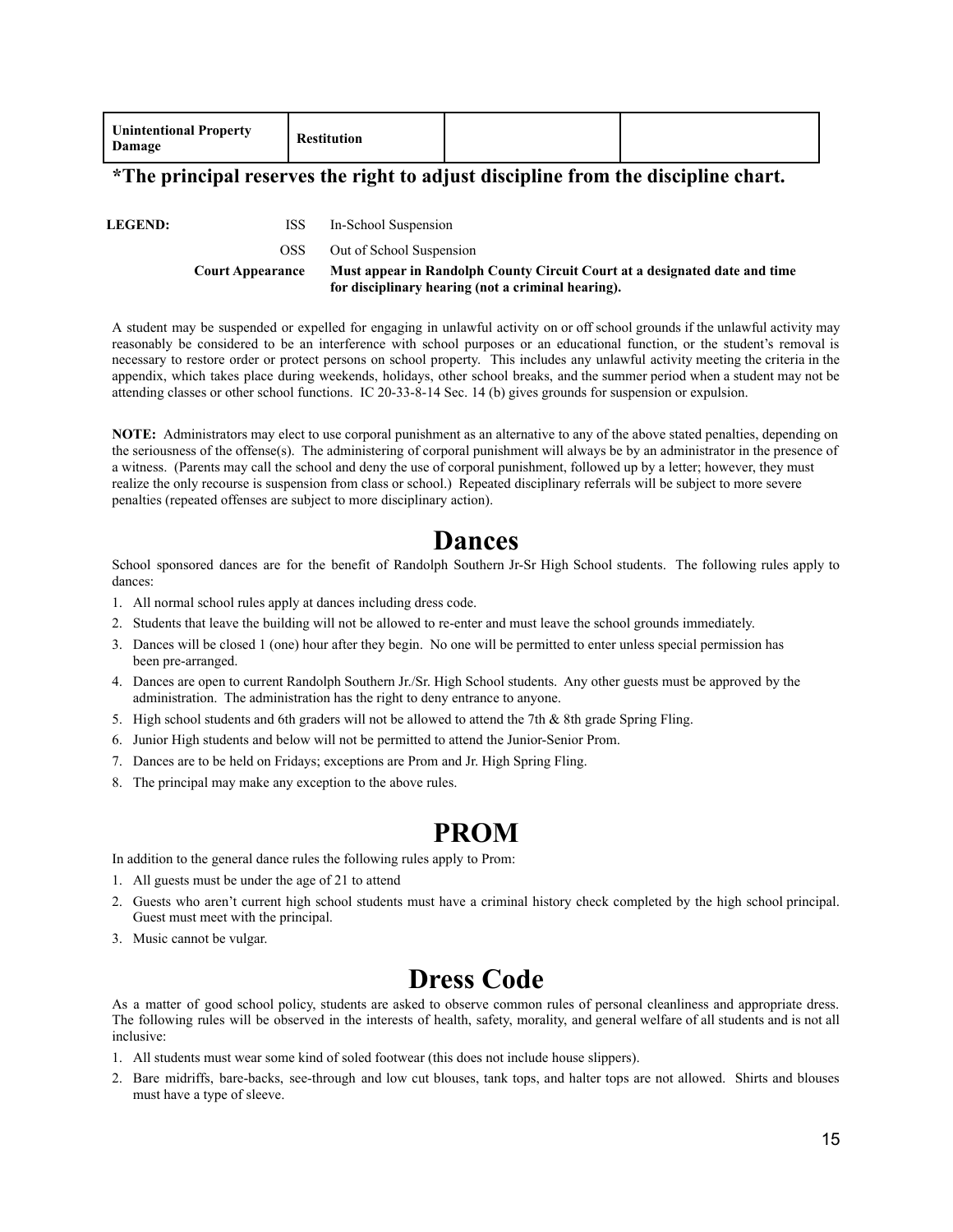- 3. Shorts, skirts and dresses are to be a length longer than the fingertips as the arms hang down to the side normally.
- 4. Rips or holes in clothing should be below mid-thigh in length.
- 5. Hats, visors, bandanas, and sunglasses (any headgear) are not to be worn in the building from 7:45 until 3:02.
- 6. Hooded sweatshirts can be worn, but the hood is not to cover the head or face.
- 7. Yoga pants/leggings are not permitted unless worn with a shirt or sweater that reaches mid-thigh.
- 8. Special dress and appearance will be recognized for special activities.
- 9. Dress code policies apply to extra-curricular and inter-curricular activities and events at Randolph Southern or when visiting another school corporation.
- <span id="page-15-0"></span>10. Students will be expected to comply with dress code. The second offense will result in detention or suspension. Repeated violations will result in a loss of dress code privileges.

## **Driving to School**

Students who desire the privilege of driving to school must have their parents complete the Student Drivers Permission form and Extra-Curricular Consent & Testing form on PowerSchool. They will also need to upload a copy of their driver's license. Each student driver will then be issued a parking permit that must be visible while in the parking area. The following regulations must also be followed:

- 1. Driving from the school grounds during school hours is prohibited.
- 2. Sitting in cars during the school day is not permitted.
- 3. Students may not enter the parking lot during the day unless the principal gives permission.
- 4. Any parking lot accident is to be reported to both the principal and the proper authorities.
- 5. At no time should any student leave the building or a bus and enter a parked vehicle during the school day.
- 6. Reckless or dangerous driving on the school grounds at any time will result in suspension of driving privileges or suspension from school. Any school employee may report such an incident.
- 7. There is to be no smoking by students in any vehicle while on school property.
- 8. Student drivers with a chronic record of tardiness will lose their driving privileges.
- 9. Student parking will begin with senior assigned parking.
- 10. Under no circumstances are students to park in the administrative & guest parking area.
- 11. Vehicles on school property are subject to be searched by school administrators or law enforcement agencies. Refusal of authorized search will result in loss of driving privileges.
- 12. Students riding mopeds to school must be of sufficient age and must park the vehicle in the designated area. Mopeds must be registered with the school.
- 13. Unauthorized off-road vehicles are not permitted on school property anytime without authorization from the principal.
- <span id="page-15-1"></span>14. Violation of above rules will result in loss of driving privileges or other disciplinary measures.

## **Emergency Drills**

Emergency drills are held at regular intervals throughout the school year. Check the instructions in each classroom (they are posted) indicating how to go to the designated area. Students should walk, not talk, and move quickly to the designated area. There will be two tornado drills per year, one lockdown drill per year, one earthquake drill per year, and a fire drill each month.

<span id="page-15-2"></span>

| <b>Reasons for Detention</b>                                                             | <b>Structure of Detention</b>                                                                            | Parent Involvement                                                                                                                                   |
|------------------------------------------------------------------------------------------|----------------------------------------------------------------------------------------------------------|------------------------------------------------------------------------------------------------------------------------------------------------------|
| Habitually failing to submit<br>homework<br>Excessive unexcused<br>absences or tardiness | Scheduled detentions are<br>from 3:05 p.m. until 5:00 p.m.<br>School employee monitored<br>Task oriented | Parents will be notified via<br>phone call, letter, or email.<br>Parents will be responsible for<br>picking up their student(s)<br>promptly at 5:00. |

## **Friday Evening School**

\*\*Students who do not report or report late will be assigned additional consequences (see [discipline](#page-12-1) chart). \*\*Students involved in extracurricular activities and athletics must report to Friday School when assigned.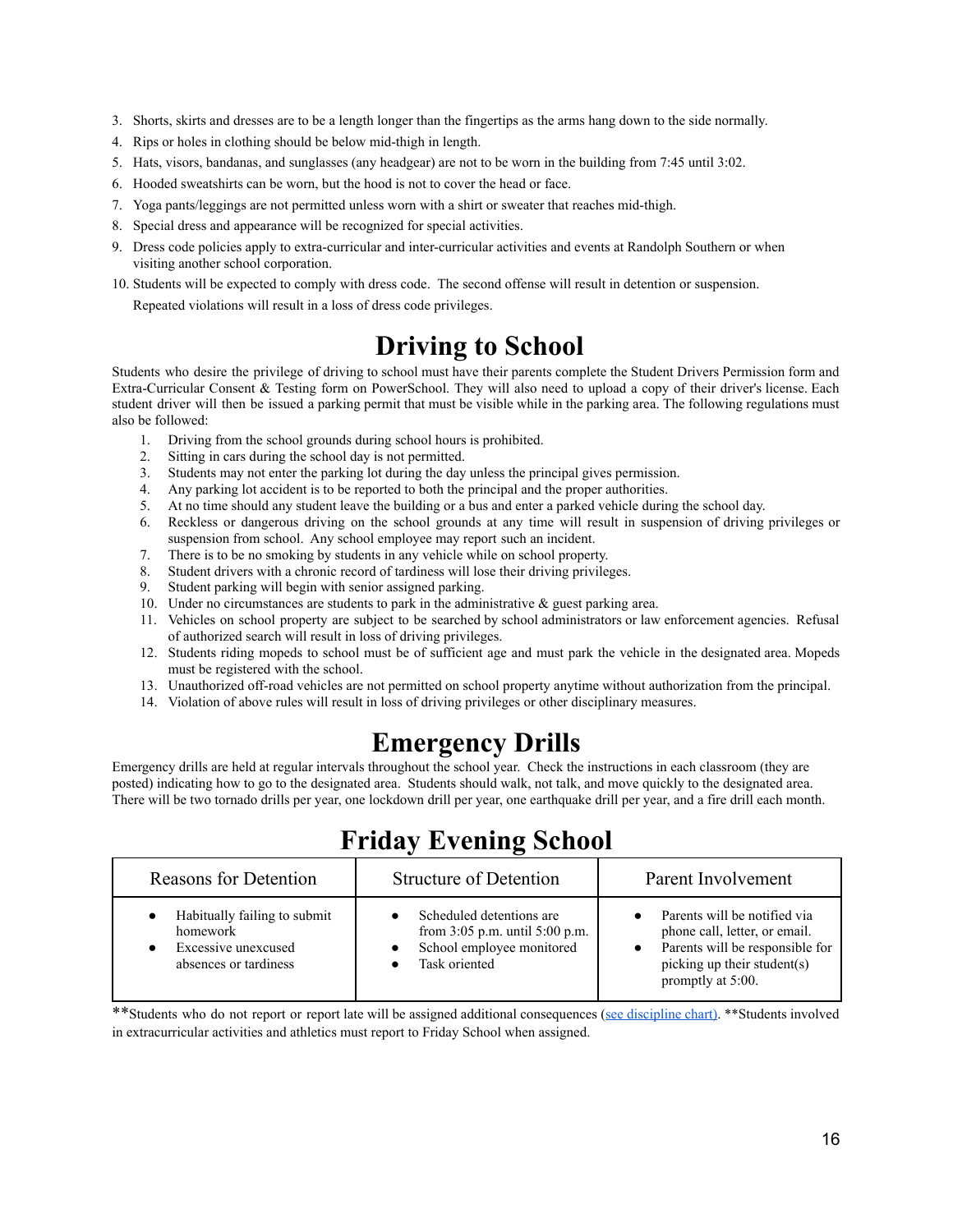## **General Information Health Procedures**

During the school year, the school nurse will conduct the following examinations:

<span id="page-16-0"></span>

Vision Screening Grade 8 Hearing Screening Grades 7 & 10 Scoliosis Screening Grades 7 - 8 – 9

## **Guidance Information**

The Guidance Department is available to students and parents throughout the school day. Guidance functions include academic scheduling, providing information about colleges, testing, career planning, and personal problem solving. All information is kept confidential.

### <span id="page-16-1"></span>**Academic/Athletic Probation**

To avoid athletic and or academic probation, a student must be receiving credit in 5 classes at the end of the 1st nine weeks, at the end of the semester, at the end of the 3rd nine weeks and the end of the second semester. (Remember study halls and being a cadet does not count as a credit.) Probation prohibits a student from participating in sports or attending extracurricular sponsored events such as school dances. Students on academic or athletic probation may attend athletic events as spectators. This probation is in effect until the next grading period or semester grades are given.

### <span id="page-16-2"></span>**Audit/Retake of a Class**

Students may retake a course to improve both foundational skills and grade earned; however, NOT to improve class rank. If a class builds on sequential knowledge, it must be taken the following year (Example: Spanish 1 or Algebra 1). Grades earned in courses that are retaken, count toward a student's GPA but not class rank.

### <span id="page-16-3"></span>**Class Rank**

Randolph Southern will determine class rank starting with the highest recognized diploma. The order is as follows: Academic Honors Diploma, Technical Honors Diploma, Core 40, General Diploma. Students attaining the Honor Diplomas will be ranked above students earning the Core 40 or general diploma. This criterion will be the determinant in choosing the class valedictorian and salutatorian. The student's overall GPA will be figured. Students must be in attendance at Randolph Southern Jr. Sr. High School during their last four semesters to earn the honor of being selected as the Valedictorian or Salutatorian. No grades in courses retaken will be considered in the Valedictorian or Salutatorian status.

### <span id="page-16-4"></span>**Grading Scale**

| $A+ 4.334$   | $B+ 3.334$ | 2.334 | 1.334 |
|--------------|------------|-------|-------|
| 4.000        | 3.000      | $C+$  | $D+$  |
| $\mathsf{A}$ | B          | 2.000 | 000.1 |
| 3.667        | 2.667      | 1.667 | 0.667 |
| $A$ -        | $B-$       | ◡     | D-    |

## <span id="page-16-5"></span>**Credits for Grade Classification**

| Freshman 0 credits | Sophomores | 9 credits $+ 2$ sem. | Juniors | $20$ credits $+4$ sem. | Seniors 30 credits $+6$ sem.<br>44 credits<br>Graduation |
|--------------------|------------|----------------------|---------|------------------------|----------------------------------------------------------|
|--------------------|------------|----------------------|---------|------------------------|----------------------------------------------------------|

Senior students must be present for graduation practice in order to participate in the graduation ceremony.

<span id="page-16-6"></span>Grade classification only occurs at the end of the school year, unless a student is beyond their eighth (8th) semester.

## **College Days**

Students may take 1 college visit during their junior year and up to 2 college visits during their senior year. College days can not be taken during finals week of first semester or during the last 2 weeks of the school year. All college days must be pre-arranged with the Counseling office by completing a college visit form located in the Counseling Office. This form must be signed by a parent or guardian and returned to the Counselor at least 24 hours prior to the college day.

## <span id="page-16-7"></span>**Graduation Qualifying Exam**

Every high school student receiving a general, Core 40 or Honors diploma must either pass a Graduation Qualifying Exam or complete a pathway. Randolph Southern had various pathways available to students. Students taking Biology I for the first time are required to take the ILEARN Science assessment as part of the on-going school improvement plan. Beginning with the class of 2023 and beyond, the graduation qualifying exam becomes the SAT. This test is administered at Randolph Southern.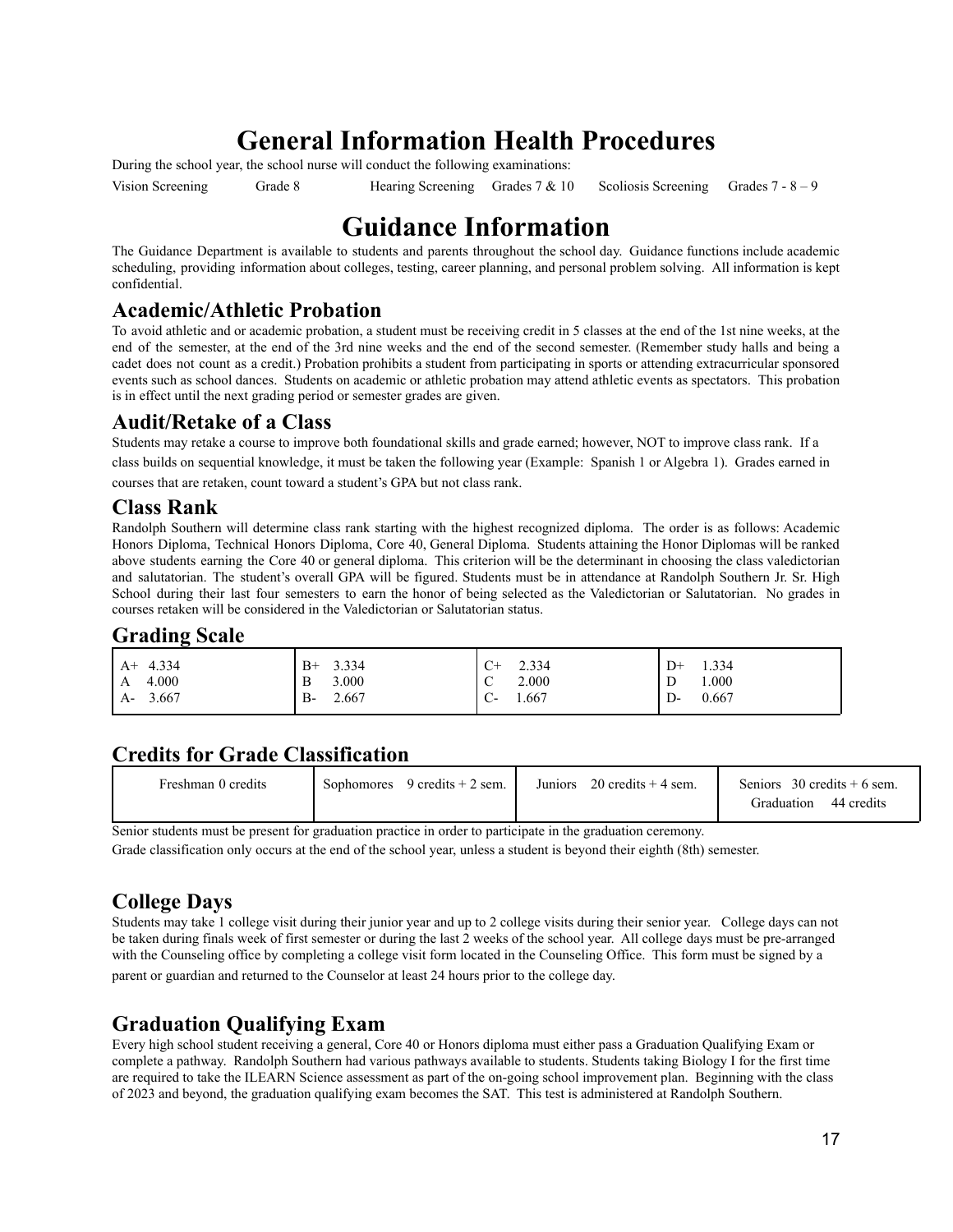A student who has a disability shall be tested with appropriate accommodations in testing materials and procedures unless that student's IEP determines that End of Course Assessment testing is not appropriate for the student and that an alternate assessment will be used to test the student's achievement.

Students who expect to graduate are required to meet the following:

- 1. The academic standards tested in the SAT exam (Class of 2023 and beyond) or fulfill a pathway; and
- 2. Any additional requirements established by the Randolph Southern Board of Education.

A student who does not meet the academic standards tested in the SAT Exam shall complete a Graduation Pathway to fulfill this requirement.

### **Equal Opportunity and Nondiscrimination**

The Randolph Southern School Corporation is committed to equal opportunity and does not discriminate on the basis of age, race, color, religion, sex, handicapping conditions, or national origin including limited English proficiency, in any employment opportunity. No person is excluded from participation in, denied the benefits of, or otherwise subjected to unlawful discrimination on such basis under any educational program or student activity.

Any individual who feels that he/she has experienced discrimination shall forward to the Superintendent in writing a statement detailing the alleged discrimination.

Title IX (gender) Coordinator is the Superintendent.

Americans With Disabilities Act (ADA) Coordinator is the Superintendent.

The Superintendent's Office is located at 1 Rebel Drive, Lynn, IN. PH: (765) 874-1181.

<span id="page-17-0"></span>Section 504 (handicapping conditions) Coordinator is the Jr./Sr. High School principal.

### **Grade Reporting**

Students will receive report cards at the end of every 9 weeks-grading period. Report cards will be distributed to each student as per the following schedule: (1 week after grading period ends or after a school break or vacation)

| Grading Period | Ends             | Date of Distribution  |
|----------------|------------------|-----------------------|
|                | $10-12-2021$     | $10 - 15 - 2021$      |
|                | 12-17-2021       | 01-07-2022            |
| $\mathbf{3}$   | 03-09-2022       | 03-17-2022            |
|                | $05 - 25 - 2022$ | Mailed out to Parents |

### **Homework and Class Participation**

All students are expected to complete homework assignments, projects, etc. Students are also expected to participate in class when requested. Students that fail to do so will lose school privileges and be subject to further disciplinary action.

### <span id="page-17-1"></span>**Incomplete Grades**

Incomplete grades will be issued when:

- 1. The student is recovering from an extended illness or surgery;
- 2. Other extenuating circumstances warrant it.

It is the student's responsibility to see that all incomplete work is made-up and the incomplete is removed. UNLESS emergency conditions are present, all incomplete grades are expected to be made-up and/or converted to grades at the end of two (2) weeks. Additional time may be granted with teacher and administrator approval of a written contract with the affected student. If the work has not been made up within the agreed upon timeframe, the grade will be converted to an "F".

## **PLATO**

Randolph Southern Jr.-Sr. High School recognizes that some students need additional help to successfully complete graduation requirements. PLATO is offered to provide students lacking in course requirements for graduation the opportunity to fulfill those requirements. PLATO is an online credit recovery program where students work at their own pace to complete high school credits.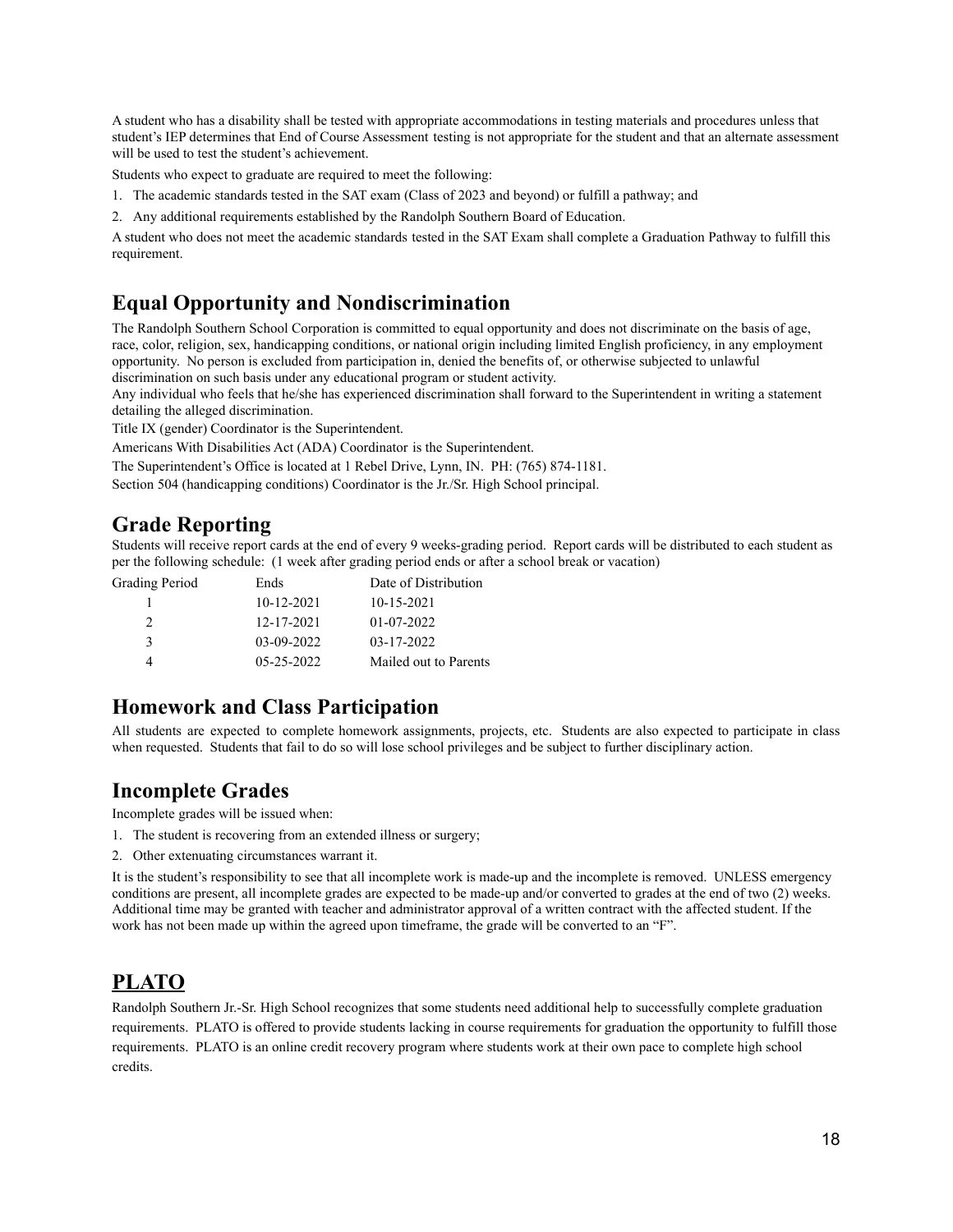#### **Eligibility:**

Placement in the PLATO (credit recovery program) is determined by the principal and/or guidance department. The following criteria are considered for placement in PLATO:

- 1. A student must be on a diploma track and referred to the program by a school administrator and/or guidance counselor AND
	- a. Has attempted and failed to complete the traditional academic course at least once prior to consideration i. Criterion:
		- 1. Completed 90% of assignments on time
		- 2. No more than five tardies in a semester

OR

- b. Has been removed from a course for extenuating circumstances (i.e.: a case conference decision, medical issue, or other circumstances deemed necessary by the administration).
- c. If a senior is unable to resolve a scheduling conflict for a required course or for college preparation.
- 2. A conference must be conducted with an administrator or guidance counselor and the student to discuss expectations.

#### **Behavioral Expectations:**

A student's participation in PLATO is a privilege and opportunity to regain credits and complete requirements for graduation. Failure to follow the attendance/tardy policies and behavior/conduct rules will result in the students not earning credit. There are limited openings in the program and only students who are serious about meeting the attendance and behavior rules will be admitted. Success in the program is contingent upon the student being at school every day and on time.

### <span id="page-18-0"></span>**Release of Directory Information**

The public has access to directory information about students attending Randolph Southern. Directory information includes the student's name, address, and telephone listing; date and place of birth; major field of study, participation in officially recognized activities and sports; weight and height for members of athletic teams; dates of attendance; degrees and awards received and the most recent previous educational agency or institution the student attended. Federal and Indiana privacy laws require schools to release directory information, including recruiting representatives of the U. S. armed forces, the Indiana Air National Guard, the Indiana Army National Guard, and the service academies unless the parents or an 18 year old or older student gives the school written notice requesting the school not release this information. A written request has to be received prior to September 1st of the year the request becomes effective.

Videotapes made on buses or for security purposes are generally considered educational records and will not be shared with the public. However, portions of a video tape that results in a student being disciplined may be shared with their parents

### <span id="page-18-1"></span>**Remediation Program for Students Who Have Not Passed the Graduation Qualifying Exam, ISTEP Exam, or ILEARN Exam**

Randolph Southern's goal is to reach a graduation rate of 100%. Students who have taken and not passed the End of Course Assessment in Algebra I and English 10 or ISTEP+ Math and English 10 shall attend the remediation programs offered by the school.

### <span id="page-18-2"></span>**Requirements to Receive a High School Diploma**

To graduate or to earn a diploma from Randolph Southern High School, the RS School Board has set the basic requirement of 44 credits. A graduate can earn a Core 40 honors diploma, a Core 40 diploma or a General diploma. A senior who has not passed the Graduation Qualifying Exam has the opportunity to earn a Certificate of Completion or Certificate of Attendance. Whatever diploma a candidate for graduation receives, the minimum requirement is to successfully complete the 44 basic credits. To participate in the graduation ceremony the requirement is that a student must have earned one of the above listed diplomas and be present at graduation practice.

### **Graduation**

Students who have qualified for graduation must be present at graduation practice to walk in the ceremony. Students are not allowed to decorate their caps.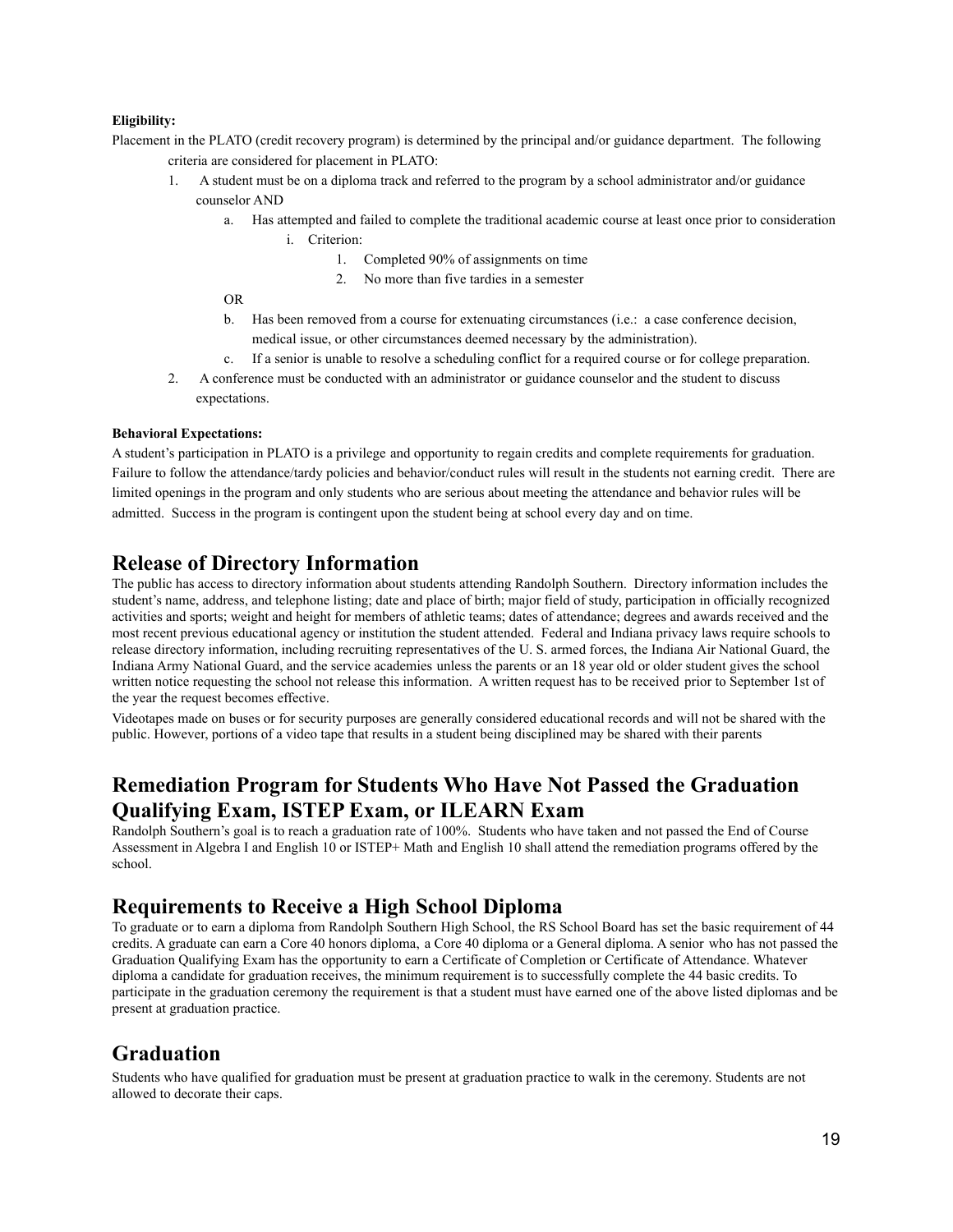### <span id="page-19-0"></span>**Schedule Changes**

<span id="page-19-1"></span>The student may initiate schedule changes only during the first 2 weeks of each semester. This request must be made in writing utilizing the correct form from the Counseling Office. Any other changes must be made by teacher, counselor or Principal recommendation.

## **Scholastic Eligibility: High School**

The IHSAA and school regulations require the following academic standards for eligibility:

- 1. An athlete must be enrolled in and passing a minimum of 70% of the class periods offered. On a traditional seven period schedule, an athlete must pass a minimum of five classes.
- 2. Eligibility periods will begin or end the day that report cards are issued.
- 3. A Student who is twenty years of age on a scheduled date of the IHSAA state tournament in a sport shall be ineligible as to age for athletic competition in that sport.
- 4. Any student athlete who is ineligible at the conclusion of a respective school year, will not be eligible when the next school year begins. Eligibility may begin when the first grade cards are issued.
- 5. Each coach is responsible for permitting only academically eligible athletes to participate. The athletic director will provide a list of all ineligible athletes to coaches the day that grade cards are issued.

### <span id="page-19-2"></span>**Scholastic Eligibility: Junior High**

School regulations require the following academic standards for eligibility in sports, clubs, dances, and other events:

- 1. A junior high student must pass classes to remain eligible. Students may restore eligibility if they are passing all classes when mid-term progress reports are issued; however, students will be monitored closely to make sure that they are maintaining passing grades. Maintaining passing grades is necessary for students to remain eligible.
- 2. Any student athlete who is ineligible at the conclusion of a respective school year will not be eligible when the next school year begins. Eligibility may begin when the first progress reports are issued.
- <span id="page-19-3"></span>3. Each coach is responsible for permitting only academically eligible athletes to participate. The athletic director will provide a list of all ineligible athletes to coaches the day that grades are issued.

## **Halls**

<span id="page-19-4"></span>Students should be in the halls only at the beginning and close of school and while moving from one class to another unless they have special permission or special duties that require them to be there. Students in the halls during class time must have passes. Students are asked to be courteous at all times and to keep to the right when moving in the halls. Running and shouting in the halls is never permitted.

## **Harassment**

No one should be subjected to harassment at school for any reason. Therefore, it is the [policy](http://www.neola.com/randolphsouthern-in/search/policies/po5517.htm) (5517) of the Randolph Southern School Board that all employees, volunteers, parents and students will deal with all persons in ways which convey respect and consideration for the individual regardless of race, color, marital status, national origin, creed, religion, gender, age or disability. Acts of harassment, hostility, or defamation, whether verbal, written, or physical will not be tolerated and constitute grounds for disciplinary action including suspension and/or expulsion from school. Legal agencies may be contacted. Sexual harassment includes all unwanted, uninvited and non-reciprocal sexual attention as well as the creation of an intimidating, hostile or offensive school or work environment. For counsel and assistance in resolving matters of this nature contact the Principal or the Title IX/EEOC Officer (Superintendent).

Harassment can include the following:

- 1. Sexually suggestive looks or gestures.
- 2. Sexual jokes, pictures or teasing.
- 3. Pressure for dates or sex.
- 4. Sexually demeaning comments.
- 5. Deliberate touching, cornering or pinching.
- 6. Attempts to kiss or fondle.
- 7. Threats, demands or suggestions that favors will be granted in exchange for sex or tolerance of sexual advances.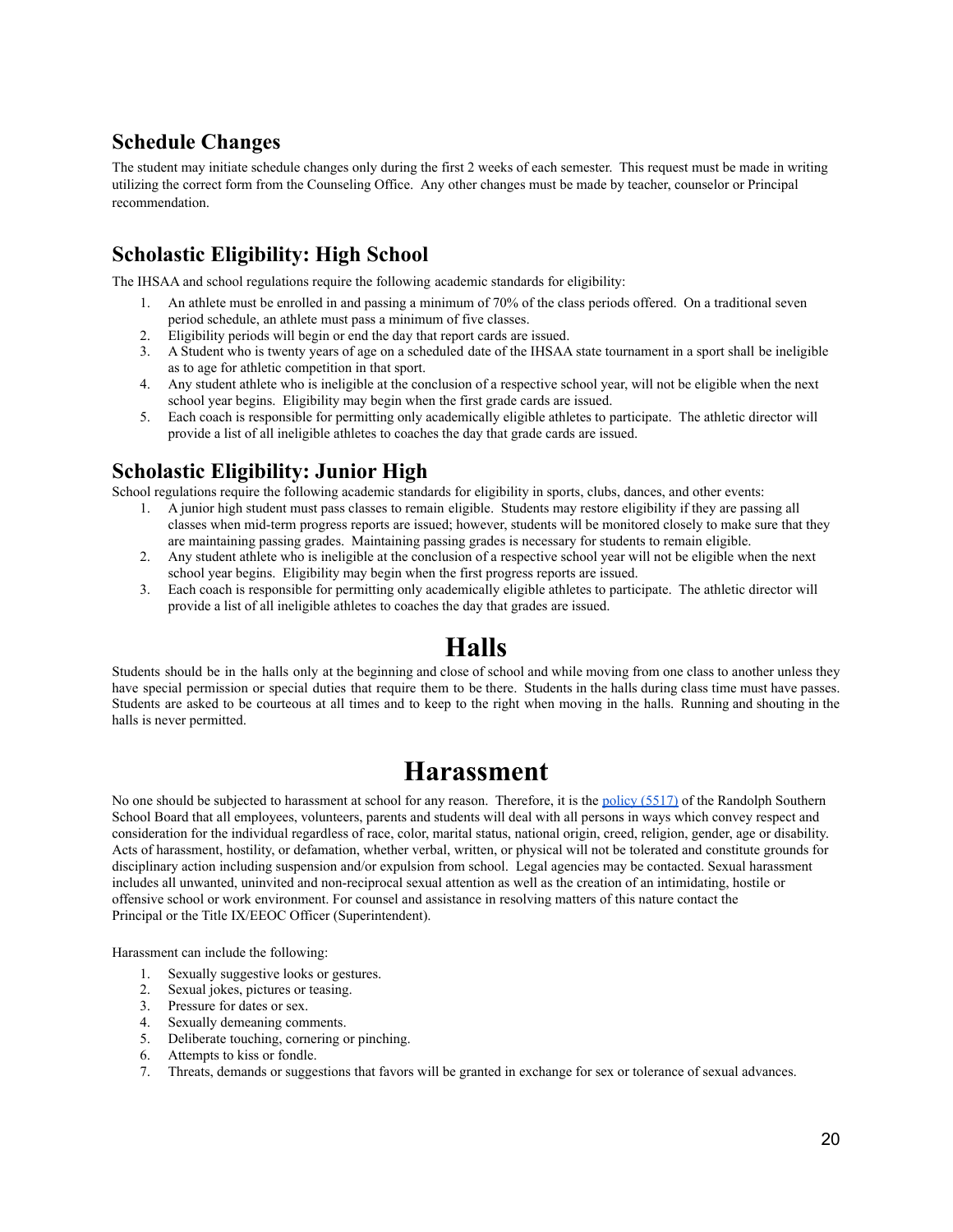## **In-School Suspension (ISS)**

<span id="page-20-0"></span>In-School Suspension is suspension hosted at school. Students shall understand that ISS may prevent them from participating in or attending any extracurricular event for those days of In-School suspension. Missed days/classes do not count toward the eight day/class per semester attendance total. Students who are assigned to ISS will be sent to a room designated by administration and report to the supervising instructor. Here the students will be assigned a workstation, and if they have no work assigned by any of their teachers, the supervisor will assign work to be completed. Students may be assigned to the ISS for one period or for several days. ISS is assigned through the high school office.

## **Insurance**

<span id="page-20-1"></span>The Randolph Southern School Corporation does not provide individual medical coverage for students. It is recommended parents review their own insurance coverage.

## **Internet Use at School**

The Randolph Southern Jr./Sr. High School has Wi-Fi along with regular internet access. Before a student can use the Internet, we must have on file an Internet-Use Form signed by both the parent and student.

The penalties for misuse of the Internet are as follows:

1st Offense - Student will lose Internet privileges for 20-90 days in relation to the severity of the misuse. Consequences may be an additional discipline administered at the discretion of the principal.

<span id="page-20-2"></span>2nd Offense - Student will automatically lose all Internet privileges for 1 year (365 calendar days). Consequences may be an additional discipline administered at the discretion of the principal.

## **Library**

<span id="page-20-3"></span>The library will be open throughout the day from 8:00 a.m. to 3:10 p.m. You are encouraged to use the library as much as possible. During class time, a student must present a pass. The use of the library is a privilege. Those who do not follow the director's rules will be denied access to the library.

## **Lockers**

All students are assigned a locker to store books, P.E. clothing and personal items. Each student is responsible for keeping his or her assigned locker clean and tidy.

- **Locks** the school corporation provides combination locks for hall lockers. Students may not use their own locks to prevent access to lockers by school officials and any unauthorized locks may be removed without notice and discarded.
- Use of lockers lockers are to be used to store school supplies and personal items necessary for use at school. Lockers shall not be used to store items which cause, or can reasonably be foreseen to cause, an interference with school purposes or an educational function, or which are forbidden by state law or school rules.
- Entering in another student's locker is not permitted unless proper consent is given. Taking any item from another student's locker is considered stealing.
- <span id="page-20-4"></span>The student's use of the locker does not diminish the school corporation's ownership or control of the locker. The school corporation retains the right to inspect the locker and its contents.

## **Lost and Found**

<span id="page-20-5"></span>Students who find lost articles are asked to take them to the office where the owner can claim them. Lost articles not claimed within a reasonable time period will be donated or discarded.

## **Medication**

If it becomes necessary for a student to take any form of medication (prescription or over-the counter) at school, a signed over the counter medicine release form must be on file in the office. Forms are available during registration and in the office. All medication will be kept in and dispensed through the clinic and/or office. Students are not to keep any medication in their lockers or dispense medication to other students. Violations may result in suspension or expulsion. An exception to this policy will be made if the following conditions are met:

- 1. The parent has filed a request to permit their student to possess and self-administer medication.
- 2. A physician states in writing that:
	- a. the student has an acute or chronic disease or medical condition for which the physician has prescribed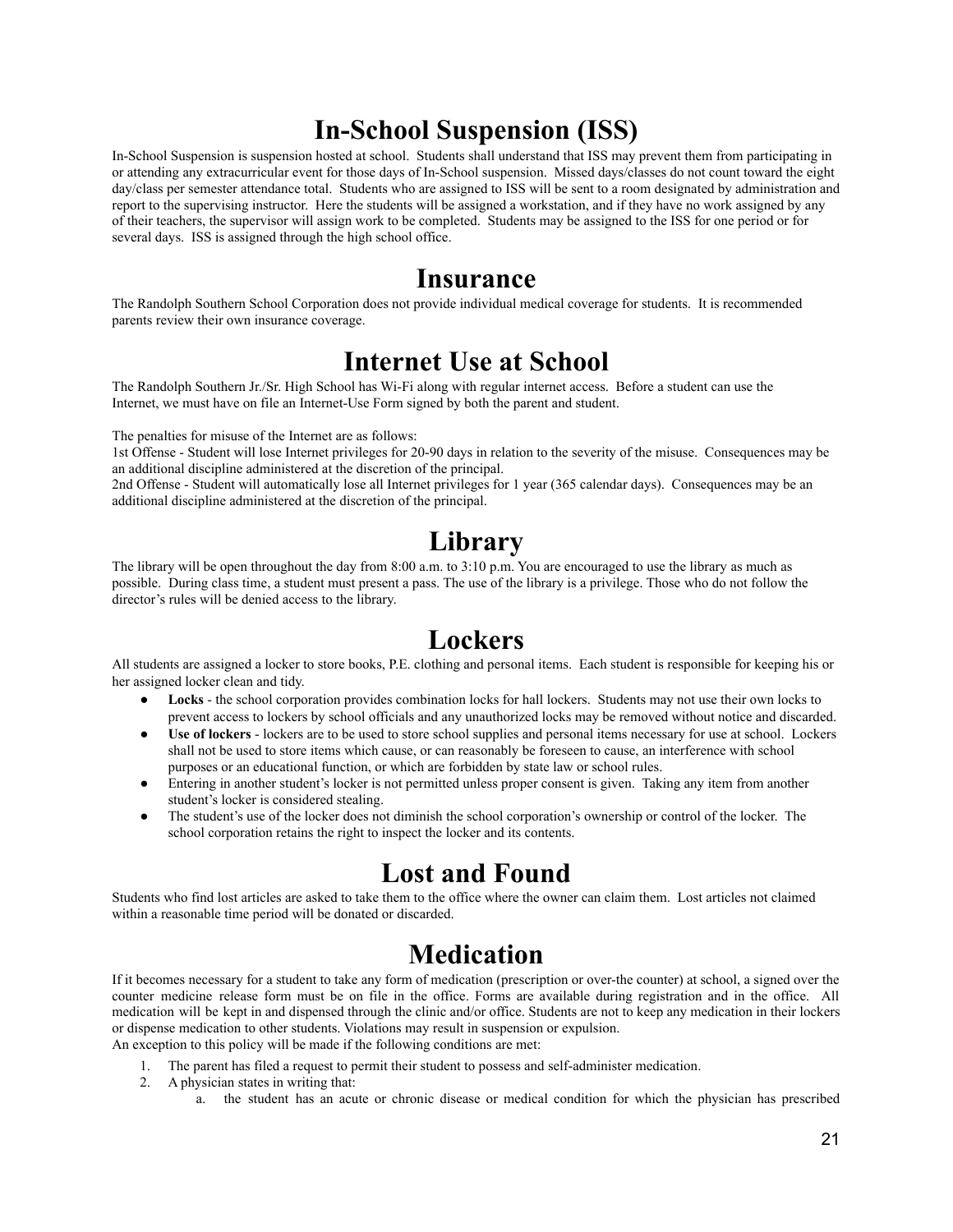medication; and

- b. the student has been instructed in how to self-administer the medication; and
- c. the nature of the disease or medical condition requires emergency administration of the medication.

<span id="page-21-0"></span>An authorization is good for only one school year.

## **Personal Property**

<span id="page-21-1"></span>Student owned items are not insured by the school system. Students and parents are encouraged to be sure that items brought to school are insured under individual insurance policies.

## **Possession of a Firearm Policy**

- A. No student shall possess, handle or transmit any firearm on school property.
- B. The following devices are considered to be a firearm as defined in Section 921 of Title 18 of the United States Code:
	- any weapon which will or is designed to or may readily be converted to expel a projectile by the action of an explosive.
	- the frame or receiver of any weapon described above.
	- any firearm muffler or firearm silencer.
	- any destructive device which is an explosive, incendiary, or poison gas bomb, grenade, rocket having a propellant charge of more than four (4) ounces, missile having an explosive or incendiary charge of more than one-quarter ounce, mine, or any similar device.
	- any weapon which will, or which may be readily converted to, expel a projectile by the action of an explosive or other propellant, and which has any barrel with a bore of more than one-half inch in diameter.
	- any combination of parts either designed or intended for use in converting any device into any destructive device described in the two immediately preceding examples, and from which a destructive device may be readily assembled. This includes look alike devices.
- C. The penalty for possession of a firearm is 10 days suspension and expulsion from school for 1 calendar year. The superintendent may reduce the length of the expulsion if the circumstances warrant such reduction.
- D. The superintendent shall notify the county prosecuting attorney's office when a student is expelled under this rule. The grounds for suspension and expulsion listed above apply when a student is:
	- a. On school grounds immediately before, during, and immediately after school hours and at any other time when a school group is using the school;
	- b. Off school grounds at a school activity, function, or event, or
	- c. Traveling to or from school or a school activity, function, or event.

## **Rebel Pride Program**

<span id="page-21-2"></span>The Rebel Pride Program recognizes outstanding students that have excelled academically, socially, or athletically. The following activities make up this program.

#### **Honor Roll**

Recognition of academic achievement will be published at appropriate times following grade reporting. Semester grades will be used at the second and fourth reporting periods. Standards are:

| $\mu$ #1 Honor Roll = 4.0 GPA and above | $\#2$ Honor Roll = 3.999 to 3.5 GPA | $\frac{1}{2}$ #3 Honor Roll = 3.499 to 3.0 GPA |
|-----------------------------------------|-------------------------------------|------------------------------------------------|
|-----------------------------------------|-------------------------------------|------------------------------------------------|

### **Senior Honor Night**

Near the end of May or the beginning of June depending on the graduation date, members of the senior class will be honored for academic, athletic, and social excellence. Local scholarships will be awarded to students that have applied for a local scholarship and plan to attend a post-secondary school to further their education. All seniors receiving awards are expected to attend.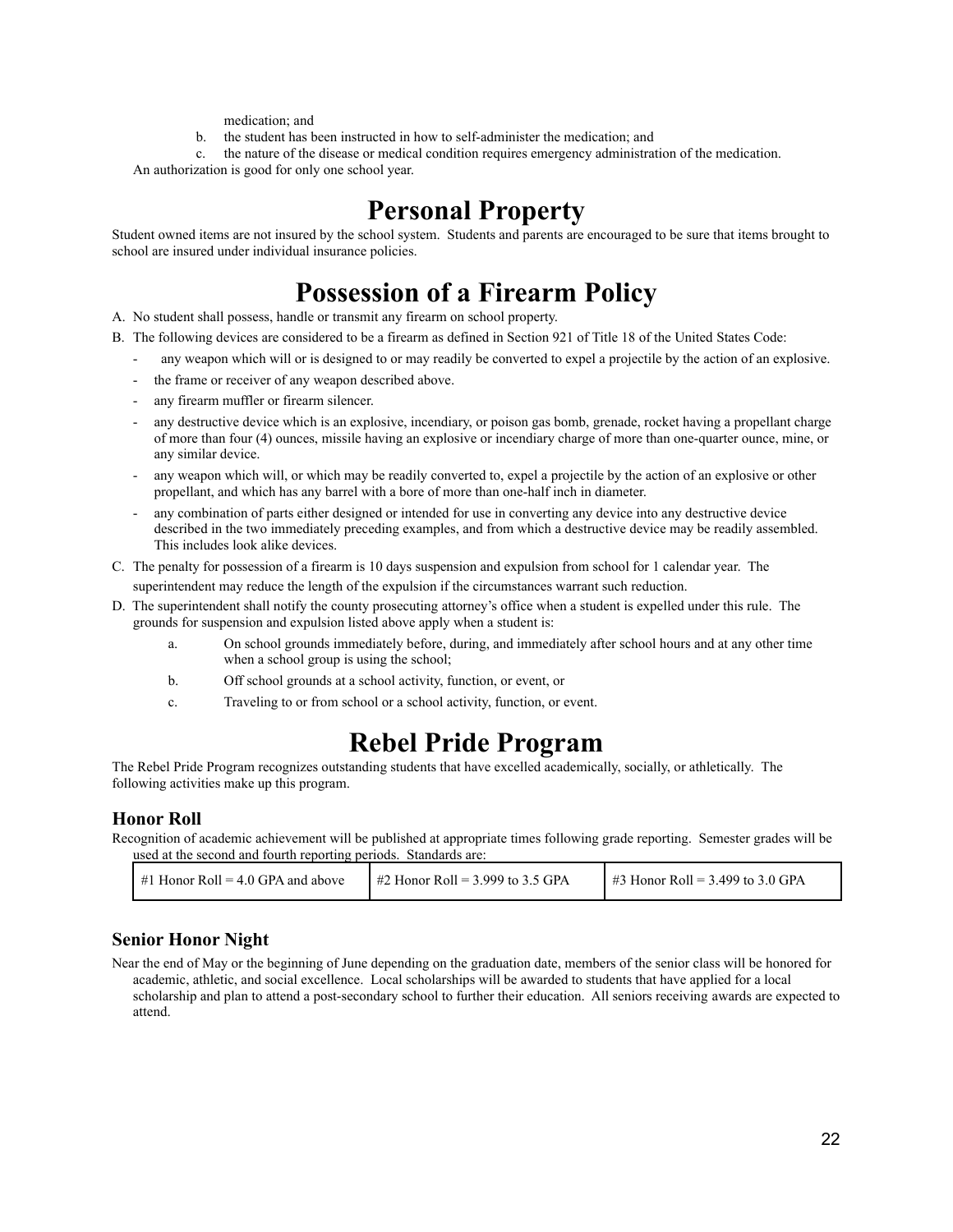### **Academic Excellence Awards**

| 1st semester of $4.0+$ | 2nd semester of $4.0+$ | 3rd semester of $4.0+$ | 4th semester of $4.0+$     |
|------------------------|------------------------|------------------------|----------------------------|
| certificate            | Certificate            | certificate and pin    | certificate and sweatshirt |

Any student in grades 9-12 that receives a 4.0 or higher semester G.P.A. will receive special recognition.

A student will receive a chevron for each additional semester of 4.0+ GPA.

### **Student of the Month**

<span id="page-22-0"></span>One student in each grade level will be honored each month as student of the month. Teachers will select these students and write a brief description about why the students were selected. These descriptions will be included in the Rebel News and will be published in the News-Gazette.

## **School Phones**

<span id="page-22-1"></span>School phones are for school business only. They are to be used by students only in case of emergencies. Students will not be called from classes, between classes or lunch for a phone call, unless it is an emergency. The office staff will take a message and have the message given to the student at the end of the day.

## **Substance Abuse Policy**

### **When and where applicable**

This policy applies to any student who is on school property, who is in attendance at school or at a school-sponsored activity or whose conduct at any time or in any place interferes with or obstructs the missions or operations of the school district or the safety or welfare of students or employees.

### **Prohibited Activities**

It shall be against school policy for any student:

- 1. to sell, supply or give, or attempt to sell, supply or give to any person any of the substances listed in this policy or what the student represents or believes to be any of the substances listed in this policy.
- 2. to possess, procure or purchase, to attempt to possess, procure or purchase, to be under the influence of (legal intoxication not required), or to use or consume, or attempt to use or consume, the substances listed in this policy or what is represented by or to the student to be any of the substances listed in this policy or what the student believes is any of the substances in this policy.

### **Prohibited Substances**

Any drug, legal or illegal, over-the-counter, prescription, narcotic, hallucinogenic, amphetamines, barbiturate, marijuana, look alike, alcoholic beverage, inhalant, vaping device, or intoxicant of any kind.

### **Procedures**

Substance Abuse - Due process procedures will be followed at all times. Proper authorities will be notified. The principal shall have the discretion in any case to implement this program or to follow normal disciplinary procedures.

I. WITNESSED OFFENSE: Student is found to have violated the Substance Abuse Policy.

1st Offense:

- A. Student is suspended from school and a recommendation of expulsion to the Superintendent.
- B. Proper legal authorities will be notified. Parents/guardians will be notified.
- C. Expulsion from school may be waived if the student and parents meet the following criteria.
	- 1. Parents and student must meet with designated school official for assessment of the situation and to make possible recommendations to help the student. These recommendations may include any combination of the following:
		- a. Return to school after suspension.
		- b. Completion of a licensed educational program dealing with the problem. Parent is responsible to enroll student.
		- c. Chemical use assessment from a professional drug/alcohol counselor, and compliance with recommendations, which may include outpatient or inpatient treatment.
		- d. Development of a contract that defines expectations of the student's academic, behavioral, and attendance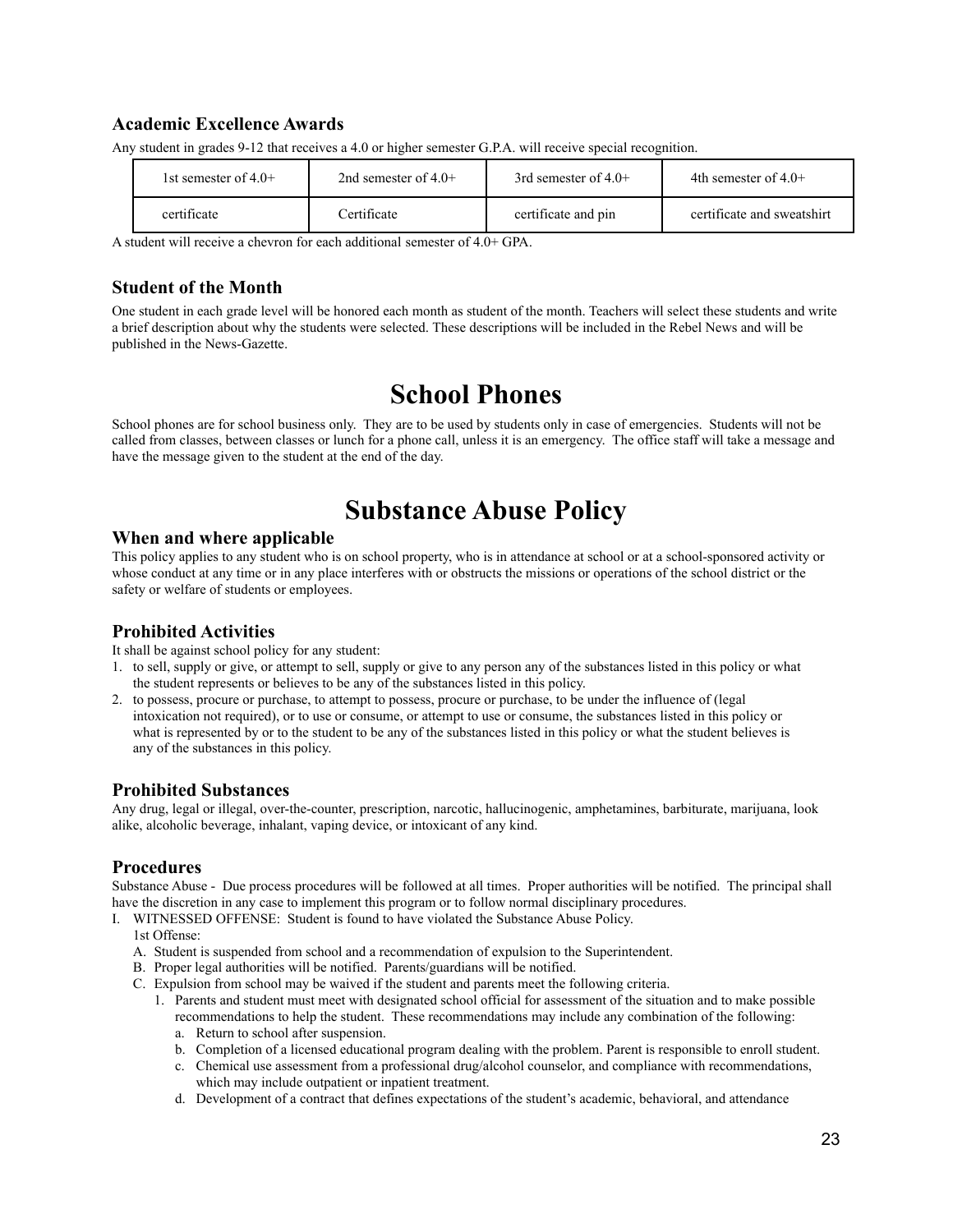performance as he/she returns to school.

2nd offense

- A. Student suspended from school and recommendation of expulsion to the Superintendent.
- B. Parents and proper legal authorities notified.
- C. Parents and student meet with designated school official to discuss help for the student as he/she returns to school following the expulsion, and possible recommendations during the expulsion from school.
- II. SUSPECTED SUBSTANCE ABUSE: Teacher or other staff member suspects student of violating the substance abuse policy.
	- A. Staff member refers the student to the proper school official.
	- B. School official may choose to talk to student and assess possible needs.
	- C. School official may choose to talk with the parents.
	- D. Recommendation for referral to an assistance program or outside counseling agency may be made.

## **Suspensions**

<span id="page-23-0"></span>Students shall understand that out-of-school suspension prevents them from participating in/or attending any extracurricular event for those days of suspension. Students are afforded the opportunity to complete any assignments missed during the term of the suspension. Missed classes/days do count toward the eight day/class per semester attendance total.

**NOTE:** A student who is suspended from school is not permitted on school property on the days he/she is suspended. This includes field trips, extracurricular activities, etc. A student would also be ineligible for the Jr./Sr. Prom and the Senior Trip if he/she is suspended during this time period.

### <span id="page-23-1"></span>**Randolph County Day Reporting Center Program**

This program will mandate that any student in grades 7-12 suspended from school be required to attend the Day Reporting Center during the time of the suspension. The student and parent may be required to appear in front of the Randolph County Circuit Judge depending upon the severity of student misconduct and/or disobedience. The high school principal will make a referral and provide documentation to the Randolph County Probation and Circuit Court if warranted. Parents will be responsible for transporting students to and from the Day Reporting Center for each day suspended. Students will be required to complete homework, serve community service, and participate in life skills training. The intent of this program is to provide a supervised alternative to suspension, provide early intervention via probation/court system, maintain academic involvement, strengthen student accountability, and increase parent involvement. The Day Reporting Center will be located in at 335 S. High St. in Winchester. The Greater Randolph Interlocal Consortium will facilitate day to day operations.

## **Textbooks & Chromebooks**

<span id="page-23-2"></span>All basic textbooks and Chromebooks are rented to students for their use during the school year. The student pays for workbooks and other supplies. Textbooks are to be kept clean and handled carefully. Please be sure your name is written on the label in case the book is misplaced. You will be required to pay for lost or damaged textbooks and Chromebooks.

| <b>Description of Textbook</b>         | Fine             |
|----------------------------------------|------------------|
| Lost, stolen, or damaged beyond repair | Replacement Cost |
| Torn or defaced cover                  | \$3.00           |
| Book out or nearly out of binder       | \$3.00           |
| Writing or drawing on pages            | \$1.00 per page  |
| Torn pages                             | \$1.00 per page  |
| Bent or folded                         | \$5.00           |
| Misc                                   | \$2.00           |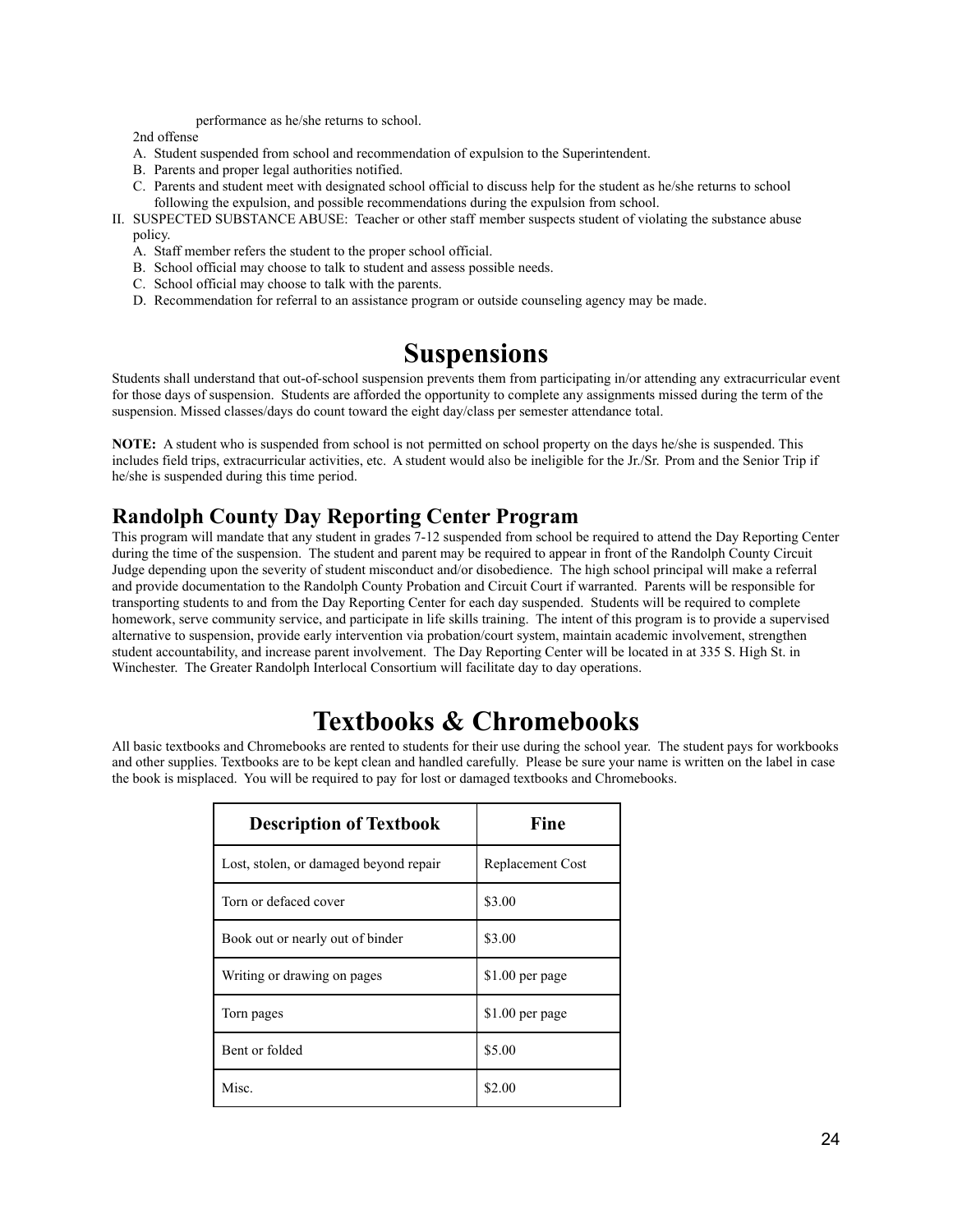<span id="page-24-0"></span>\*Note- No fine will exceed the replacement cost of the book. The principal may waive fines.

## **Vandalism Policy**

Damage to school property, property of the school, and /or property of persons in the school will not be tolerated and will be handled with severe punishment. Vandalism includes the following:

- Defacing school property at any time.
- Damaging property of school employees and/or students on school property.
- Damaging property of school employees off school property.
- Taking property of school employees and/or students.
- <span id="page-24-1"></span>Getting in teachers' desks, filing cabinets, closets, or rooms without permission.

## **Voluntary Drug/Substance Abuse Testing Program**

#### **MISSION STATEMENT**

The Randolph Southern Jr./Sr. High School drug/substance abuse-testing program has three primary objectives.

- 1. To ensure student safety: Safety is a necessity any time students are at school, en route to or from school, and en route to or from a school-sponsored activity.
- 2. To provide a positive learning environment for students: A successful and productive learning environment cannot exist if students' minds are dulled by drug/substance abuse.
- 3. To ensure that those students who represent Randolph Southern Jr. Sr. High School are free from drugs and other dangerous substances: Students who are free from drugs and other dangerous substances are essential to a successful and productive learning environment in classrooms, athletic fields, and other competitive areas.

Drug/substance abuse is a national problem, it is illegal, it is a danger to physical health, and it is a major obstacle to learning.

#### **INTRODUCTION**

This drug/substance abuse-testing program does not affect the current policies, practices, or rights of Randolph Southern Jr. Sr. High School in regard to possession or use of alcohol, drugs, and other dangerous substances when reasonable suspicion is established by means other than drug/substance abuse testing through this program.

If a student's behavior causes school personnel to have reasonable suspicion of the use of alcohol, drugs, or other dangerous substances, an administrator/designee may call the student's parent/guardian and suggest that the student be tested for such use. Indicators producing reasonable suspicion include, but are not limited to, speech; odor; previous drug, substance, or alcohol test results; excessive discipline problems; excessive absences; decline in grades; and/or other signs of being under the influence of alcohol, drugs, or other dangerous substances.

Randolph Southern Jr. Sr. High School reserves the right to request the parent/guardian to permit testing of any students who at any time exhibits cause for reasonable suspicion of the use or possession of drugs, alcohol, or other dangerous substances. A parent/guardian may refuse such testing; however, the school will follow current practices as outlined in the Due Process Procedures in the Student/Parent Handbook.

A parent/guardian may request testing of students at the expense of the parent/guardian.

#### **PURPOSE**

The purpose of this program is to provide a diagnostic aid in disclosing Drug/Substance Abuse among Randolph Southern students. It is not intended to be disciplinary or punitive in nature. It will identify students with Drug/Substance residues in their bodies to notify these students' parents/guardians and to guide students toward healthy safe and drug free participation in school activities. By promoting health and safety, this program is a part of the Randolph Southern Jr. Sr. High School's physical and mental education programs. Students involved in extracurricular and co-curricular activities and who drive to school must be exemplary in the eyes of their peers and the community, and they must be free of alcohol, drugs, and other dangerous substances in order to participate safely in these activities. The need to insure student safety is the primary reason for restricting students from participating in school activities and driving if they test positive for drug/substance abuse.

#### **OBLIGATION TO GOVERN THE MEDICAL CONDITION OF STUDENTS**

The Legal obligations is set forth in Indiana Code 20-8.1-7 which sets forth health measures to be governed by school officials and most specifically, Indiana Code 20-8.7-3 establishes the responsibility of school to assist children to be ill or in need of treatment.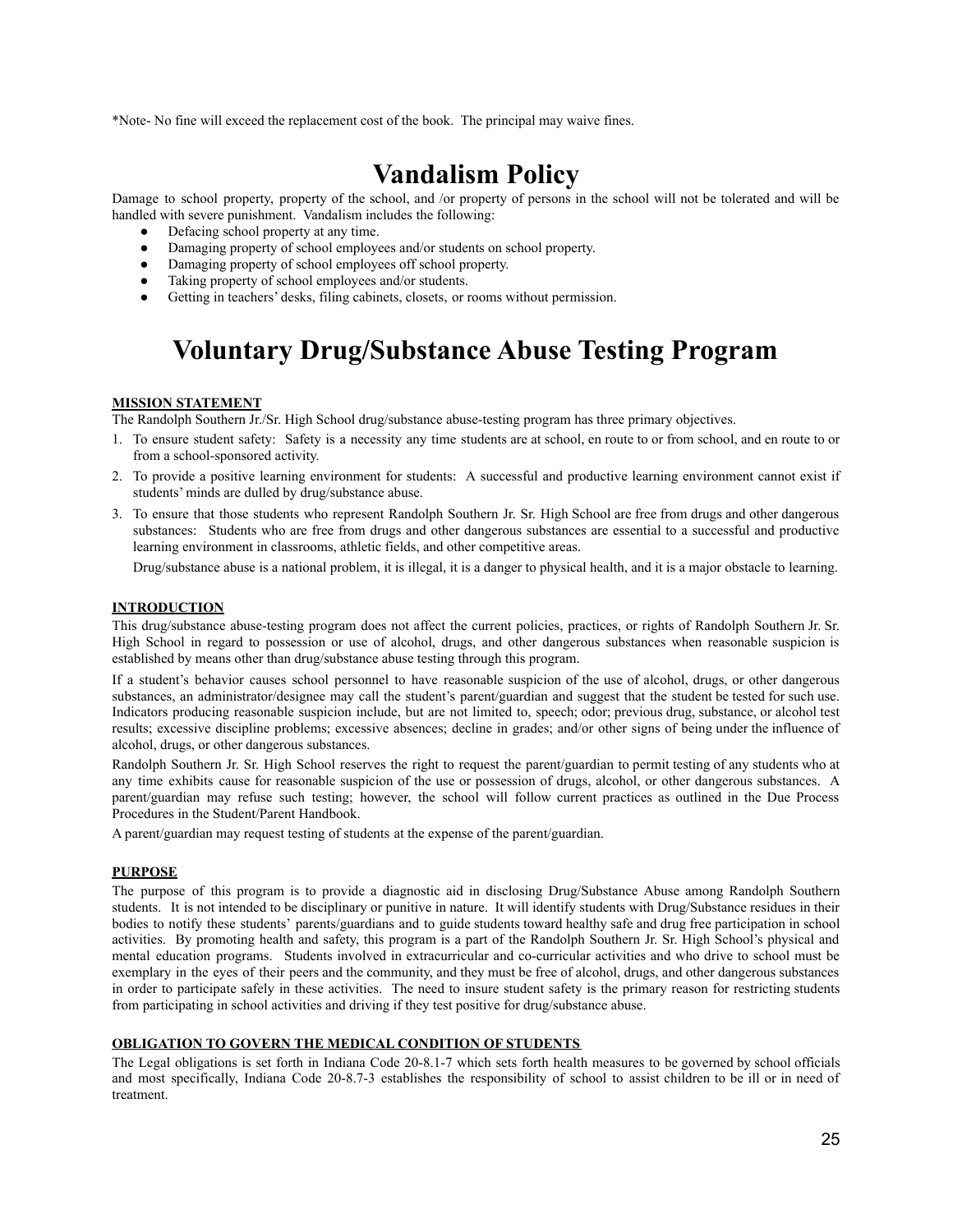#### **SCOPE**

Participation in extracurricular and co-curricular activities is a privilege. This policy applies to all Randolph Southern Jr. Sr. High School students in grades 7-12 who wish to participate in extracurricular and co-curricular activities that are listed in the current handbook and any other school sponsored extracurricular activities not listed. It also includes any student who wishes to drive to school, from school or during school.

#### **DRUG EDUCATION**

The sponsor or AD of each extracurricular activity will verify at a required meeting that all prospective participants have received a copy of this policy. Each driver to school shall receive a copy of this policy at the beginning of each school year. A copy of those students who receive a policy will be maintained in the Principal's Office. Students will receive information as to where they can seek professional help, if needed, for a use or abuse problem.

#### **CONSENT FORM**

It is Mandatory that each student who drives or participates in extracurricular or co-curricular activities sign and return the "consent form" prior to participation in any extracurricular or co-curricular activity. Failure to comply will result in denial of driving privileges and or in non-participation. Any Randolph Southern Jr. Sr. High School student and his/her parent/guardian must submit by the first Monday in September of each school year the consent form (attached) in order to be eligible to participate in any of the following activities.

- 1. Extracurricular Activities
- 2. Co-curricular Activities
- 3. Driving a vehicle to school

Students who do not participate in any of the above activities may be included in the Drug/ Substance Abuse program by submitting a completed consent form. This form can be student or parent initiated.

#### **TESTING PROCEDURE**

- 1. The selection of participants to be tested will be done randomly by the Principal/administrative designee, and selections will be made from time to time throughout the school year. Student identification numbers specific to this program will be assigned to each participant. Identification numbers for each random testing will be drawn from one large pool of those agreeing to be tested. There will be only one copy of the listing of students consenting to be tested and their identification numbers. This copy will be maintained by the building principal. Testing may occur any day, Monday through Saturday. This variable schedule will keep students conscious of the possibility of being tested at any time during the year. Each student will be assigned to a number that will be placed in the drawing.
- 2. No student will be given advance notice or early warning of the testing. In addition, a strict chain of custody will be enforced to eliminate invalid tests or outside influences.
- 3. Upon being selected for a urinalysis test under this policy by random draw or a follow-up test, a student will be required to provide a sample of "fresh" urine according to the quality control standards and policy of the laboratory conducting the urinalysis.
- 4. All students will remain under school supervision until they have produced an adequate urine specimen. If unable to produce a specimen, the student will be given up to 24 ounces of fluid. If still unable to produce a specimen within two hours, the student will be taken to the principal's office and told he/she is no longer eligible for any of the extracurricular activities. In addition, the parents/guardians will be telephoned and informed the student is unable to produce a sample for the testing procedure and that he/she may be tested at a later date, or the option of the Randolph Southern nurse taking the sample and sending it to Witham, to be reinstated for eligibility.
- 5. All specimens registering below 90.5 degrees or above 98.8 degrees Fahrenheit will be invalid. There is a heat strip on each of the specimen bottles indicating the validity of the urine specimen by temperature. If this occurs, the student must give another specimen.
- 6. If it is proven that tampering or cheating has occurred during the collection, the student will become ineligible for all the "extracurricular activities" for the remainder of the school year. This will be reported to the parent/guardian.
- 7. Immediately after the specimen is taken, the student may return to class with an admit slip or pass with the time he/she left the collection site. The principal/administrative designee must time and sign the pass. Submitting to random drug testing will be considered an excused absence from class and there shall be no penalty to grades.
- 8. The specimens will then be turned over to the testing laboratory, and each specimen will be tested for alcohol, nicotine, and "street drugs" (which may include all drugs listed as controlled substances under the laws of the state of Indiana). Also "performance enhancing" drugs such as steroids may be tested.
- 9. The school will select one or more laboratories to conduct the testing. The laboratory selected must follow the standards set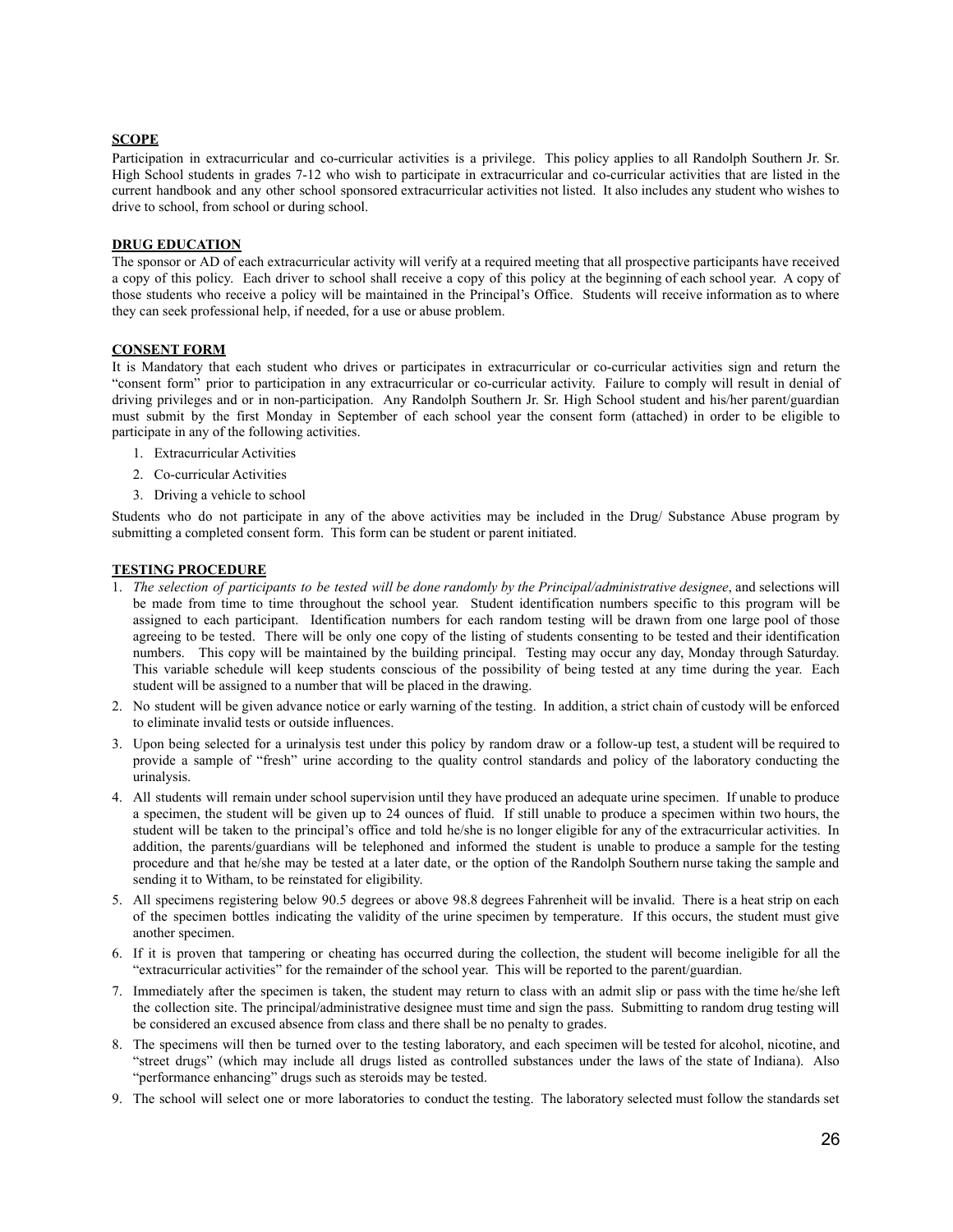by the Department of Health and Human Services. It must be certified under the auspices of the Clinical Laboratory Improvement Act (CLIA) and the Joint Commission of Accreditation of Healthcare Organizations (JCAHO).

#### **CHAIN OF CUSTODY**

- 1. The certified laboratory will provide training and direction to those who supervise the testing program, set-up the collection environment, and guarantee specimens, and supervise the chain-of-custody. To maintain anonymity, the student's number, not name will be used.
- 2. The principal/administrative designee will be responsible for escorting students to the collection site. The student should bring all materials with him/her to the collection site and should not be allowed to go to his/her locker. The administrator should not bring all the students drawn from the pool to the collection site simultaneously. Calling four or five students at a time allows the collections to be carried out quickly and will not cause students to wait a long time, thereby creating a loss of important time from class (participants may be called after school during activity time).
- 3. Before the student's urine sample is tested by the laboratory, the student shall fill out, sign, and date any form, which may be required by the testing laboratory. If a student chooses, he/she may notify the administrator that he/she is taking a prescription medication.
- 4. A sanitized kit containing a specimen bottle will be given to each student. The bottle will remain in the student's possession until a seal is placed on the bottle. The student will sign that the specimen has been sealed. *Only the lab testing the specimen may break the seal.*
- *5.* If the seal is tampered with or broken, after leaving the student's possession and prior to arriving at the lab, the specimen is invalid. The student will be called again as soon as possible. The student will remain eligible for extracurricular or co-curricular activities subsequent to a retest.
- 6. Students will be instructed to remove all coats and wash their hands in the presence of the supervisor prior to entering the restroom. The door will be closed so that the student is by himself/herself in the restroom to provide a urine specimen. The supervisor will wait outside the restroom. The student will have two minutes to produce a urine specimen. The commode will contain a blue dye so the water cannot be used to dilute the sample. The faucets in the restrooms will be shut off.
- 7. After it has been sealed, the specimen will be transported to the testing laboratory by lab personnel. The testing laboratory will report the results back to the principal/administrative designee.
- 8. In order to maintain confidentiality the container, which contains the urine specimen to be tested, will not have the name of the student on it. Instead, the student's random identification number will appear on the container. Also the results sheet for the urinalysis will be mailed back to the principal/administrative designee with no named attached; only the student's random identification number will appear on the results sheets.

#### **TEST RESULTS**

- 1. This program seeks to provide needed help for students who have a verified "positive" test. The student's health, welfare, and safety will be the reason for preventing students from participation in co-curricular or extracurricular activities or from driving to, from, and at school.
- 2. The principal/administrative designee will be notified of a student testing "positive" (that is, if the test shows that drug residues are in the student's system after using at least two different types of analysis). The principal/administrative designee will notify the student and his/her parent/guardian. The student or his/her parent/guardian may submit any documented prescription, explanation, or information, which will be considered in determining whether a "positive" test has been satisfactorily explained.

In addition, the student or parent/guardian may appeal by requesting that the certified laboratory, at a cost to the student or his/her parent/guardian, test the urine specimen again.

- 3. If the initial test if verified "positive", the principal/administrative designee will meet with the student and his/her parent/guardian at a school corporation facility. The student and parent/guardian will be given the names of counseling and assistance agencies that the family may contact for help. The student will be prevented from participating in co-curricular and extracurricular activities until after the principal/administrative designee requests a "follow-up" test and negative results are reported. This non-participation includes practices, meetings, trips, and any other activities of that group. The principal/administrative designee will request a "follow-up" test after such an interval of time that the substance previously found would normally have been eliminated from the body. If this "follow-up" test is negative, the student will be allowed to resume "limited participation" in co-curricular and extracurricular activities. "Limited participation" allows a student to participate in practices and/or attend meetings. A student under limited participation may not participate in contests or activities as a representative of school. If a second "positive" result is obtained from the "follow-up" test, or any later test of that participant, the same previous procedure shall be followed. Student driving privileges will not be suspended for positive nicotine test. A student who only participates as a student driver will not be tested for nicotine.
- 4. Students who have tested positive without satisfactory explanation and who have provided a negative follow-up test will be granted "limited participation" in co-curricular and extracurricular activities for 25% of the season or calendar of each activity in which the student is involved. For clubs and organizations that meet the entire year, the period for "limited